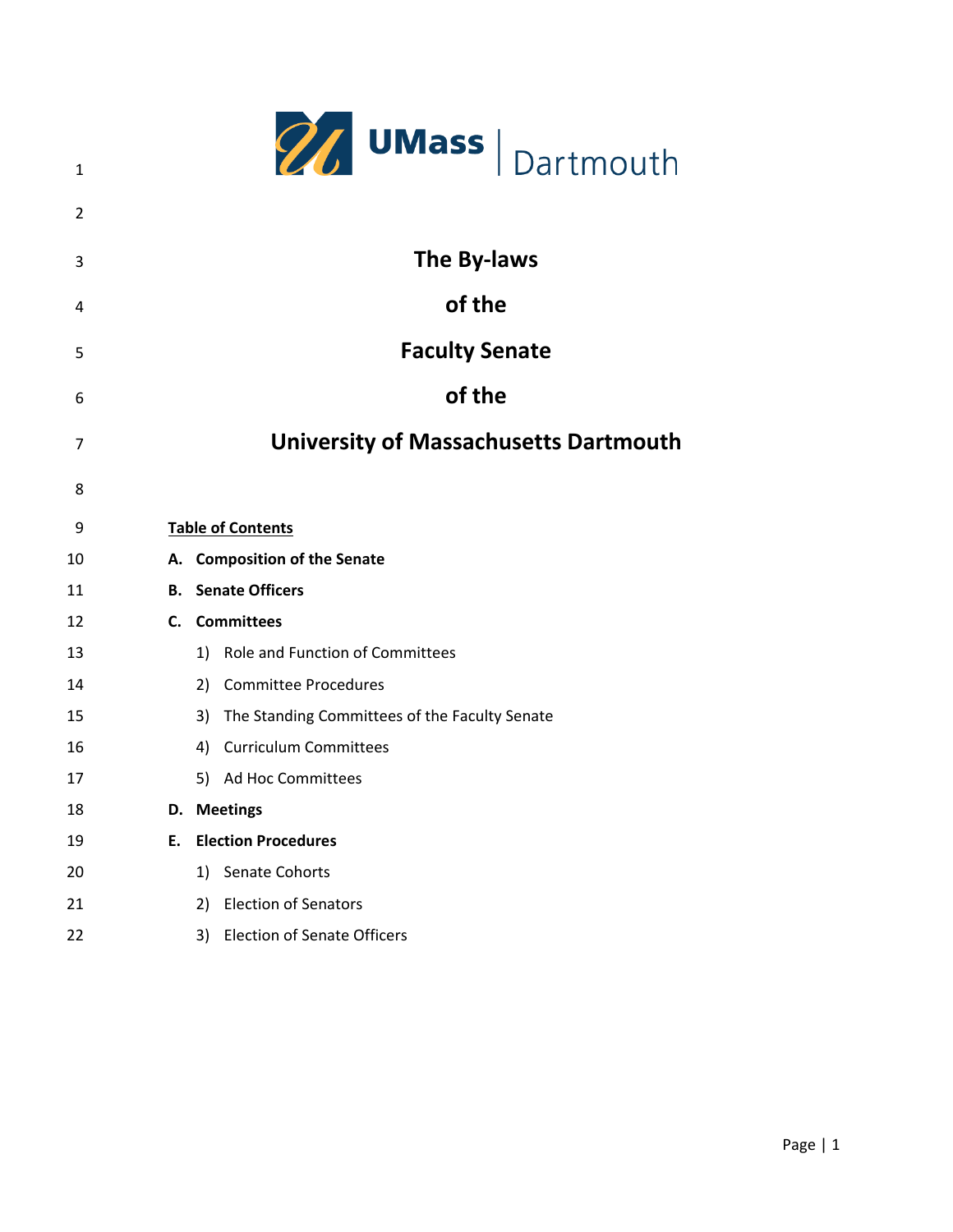#### **A. Composition of the Senate**

| 3  | 1) |                   | For the purposes of the Faculty Senate, the Faculty is defined as: Full Time Lecturers, Assistant    |
|----|----|-------------------|------------------------------------------------------------------------------------------------------|
| 4  |    |                   | Professors, Associate Professors, Professors, Chancellor Professors, Assistant Librarians,           |
| 5  |    |                   | Associate Librarians, Librarians, Clinical Assistant Professors, Clinical Associate Professors,      |
| 6  |    |                   | Clinical Professors, and Professional Technicians who are associated with a particular               |
| 7  |    |                   | department. Members of the Faculty are eligible to serve on the Senate and its committees and        |
| 8  |    |                   | to vote in elections to those positions.                                                             |
| 9  | 2) |                   | All Senators will be elected for three-year (3) terms, except when elected to fill unexpired terms.  |
| 10 |    |                   | The candidates receiving the largest plurality will be elected.                                      |
| 11 | 3) |                   | In the event that an election does not result in filling the vacancies, the President of the Faculty |
| 12 |    |                   | Senate, with the advice and consent of the Steering Committee, will appoint members from             |
| 13 |    | eligible faculty. |                                                                                                      |
| 14 | 4) |                   | Members will begin serving their terms at the last regularly scheduled meeting of the academic       |
| 15 |    |                   | year of their election. The Senate Officers and Steering Committee will be elected at that           |
| 16 |    | meeting.          |                                                                                                      |
| 17 | 5) |                   | The Senate will consist of eighty one (81) voting members as follows:                                |
| 18 |    | a)                | Twenty-four (24) designated representatives apportioned to Senate Councils as follows:               |
| 19 |    | i.                | Three (3) persons from the Engineering Senate Council-composed of the                                |
| 20 |    |                   | faculty members in the College of Engineering.                                                       |
| 21 |    | ii.               | Three (3) persons from the Visual and Performing Arts Senate Council -                               |
| 22 |    |                   | composed of the faculty members in the College of Visual and Performing Arts.                        |
| 23 |    | iii.              | Three (3) persons from the Humanities Senate Council - composed of the                               |
| 24 |    |                   | faculty members in the Departments of English, Foreign Language & Literature,                        |
| 25 |    |                   | History, Philosophy and Portuguese.                                                                  |
| 26 |    | iv.               | Three (3) persons from the Social Science Senate Council - composed of the                           |
| 27 |    |                   | faculty members in the Departments of Crime & Justice Studies, Economics,                            |
| 28 |    |                   | Political Science, Psychology, Public Policy and Sociology/Anthropology.                             |
| 29 |    | ۷.                | Three (3) persons from the Natural Science Senate Council - composed of the                          |
| 30 |    |                   | faculty members in the Departments of Biology, Chemistry, Mathematics and                            |
| 31 |    |                   | Medical Laboratory Science.                                                                          |
|    |    |                   |                                                                                                      |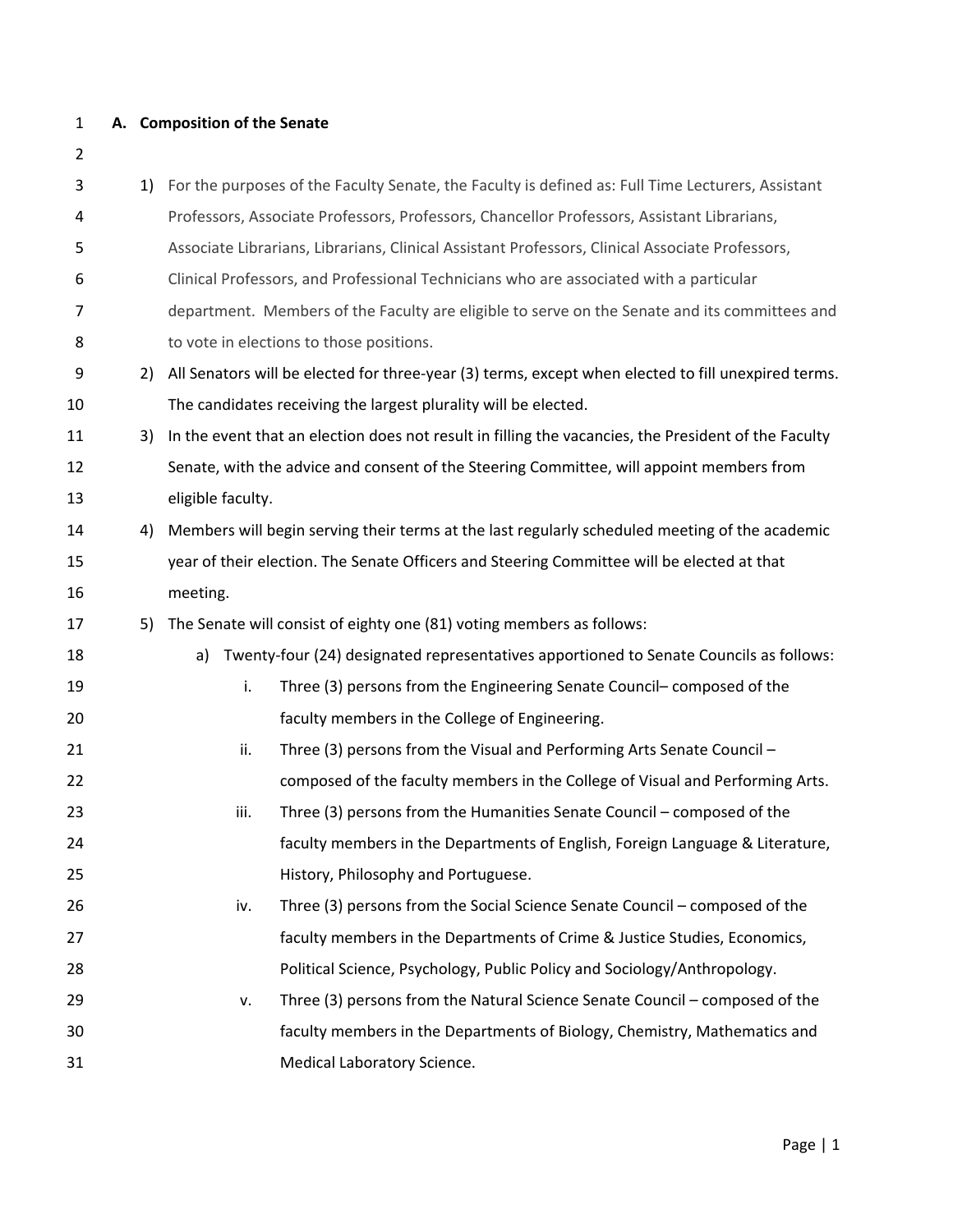|    | vi.   | Two (2) persons from the Business Senate Council – composed of the faculty         |
|----|-------|------------------------------------------------------------------------------------|
|    |       | members in the Charlton College of Business.                                       |
|    | vii.  | Two (2) persons from the Nursing Senate Council – composed of the faculty          |
|    |       | members in the College of Nursing.                                                 |
|    | viii. | One (1) person from the SMAST Senate Council – composed of the faculty             |
|    |       | members in the School for Marine Science and Technology.                           |
|    | ix.   | One (1) person from the Education Senate Council - composed of the faculty         |
|    |       | members in the School of Education.                                                |
|    | X.    | One (1) person from the Law Senate Council – composed of the faculty               |
|    |       | members in the School of Law.                                                      |
|    | xi.   | One (1) person from the Librarians Senate Council - composed of the librarians.    |
|    | xii.  | One (1) person from the Professional Technicians Senate Council – composed of      |
|    |       | the professional technicians.                                                      |
|    | xiii. | Five (5) persons who are Part Time Lecturers from any Senate Council, no more      |
|    |       | than three (3) from the same Senate Council.                                       |
|    | xiv.  | One (1) Person from any Senate Council serving as Parliamentarian.                 |
| b) |       | Fifty-one (51) members-at-large elected from the full-time members of the Faculty. |
|    |       |                                                                                    |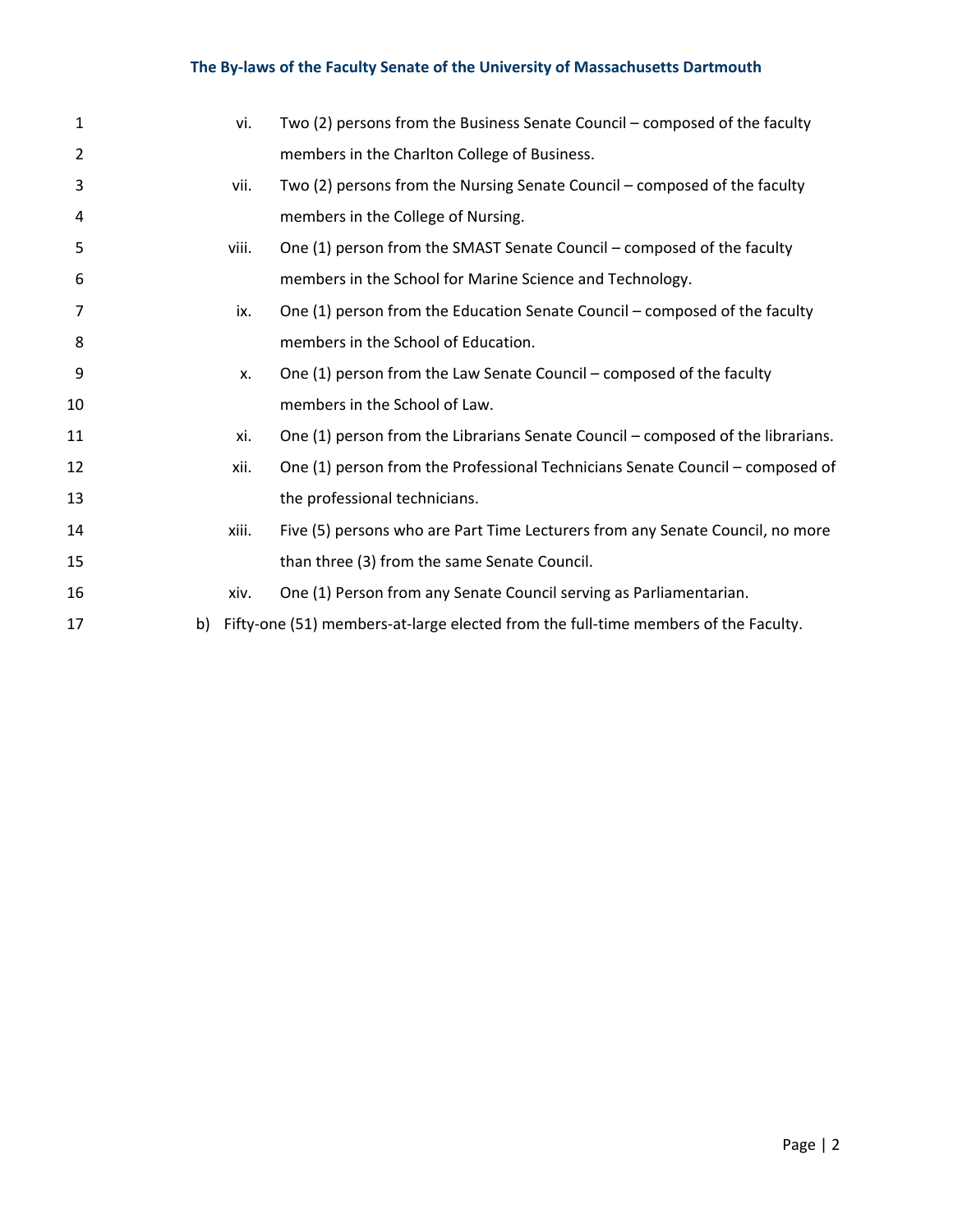#### **B. Senate Officers**

# 1) Every effort will be made to adjust the schedule of the President of the Faculty Senate for the execution of all duties as a faculty member and responsibilities to the Faculty Senate. The duties of the President will be: a) To preside at meetings of the Senate. 7 b) To call special meetings of the Senate on personal initiative or at the petition of the faculty membership or Steering Committee. c) To preside at meetings of the Steering Committee. d) To appoint the members to all Senate Committees. e) To serve *ex officio* on all Senate Committees. 2) The duties of the Secretary will be: a) To keep the official rolls of the membership of the Senate. b) To prepare and publish minutes of all Senate meetings. c) To receive reports from all Committees of the Senate to be filed as part of the permanent records of the Senate. 17 d) To perform such other duties as may be prescribed by the By-laws or by the Steering Committee. 3) The Steering Committee will be composed of the President and nine (9) members apportioned to the Senate Councils, defined in A. 1) a), as follows: a) One (1) from the Humanities Senate Council b) One (1) from the Social Science Senate Council c) One (1) from the Natural Science Senate Council d) One (1) from the Business Senate Council e) One (1) from the Engineering Senate Council f) One (1) from the Nursing Senate Council g) One (1) from the Visual and Performing Arts Senate Council h) One (1) from the Librarians Senate Council 29 i) One (1) from the combined membership of the SMAST Senate Council, the Education Senate Council and the Law Senate Council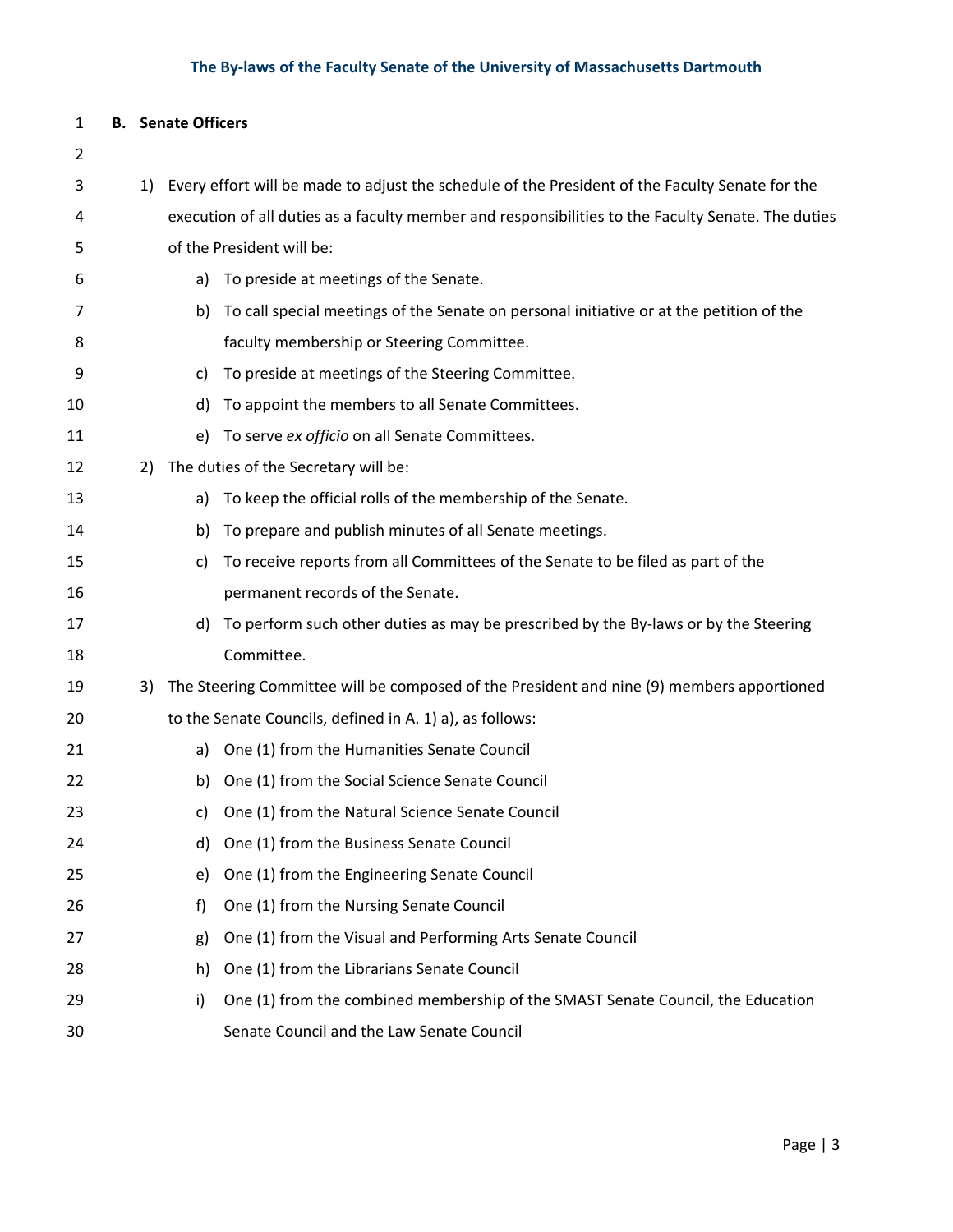| $\mathbf{1}$   | 4) | The Steering Committee will meet regularly at least once a month during the academic year and |                                                                                                      |  |  |  |  |  |
|----------------|----|-----------------------------------------------------------------------------------------------|------------------------------------------------------------------------------------------------------|--|--|--|--|--|
| $\overline{2}$ |    |                                                                                               | at the call of the President. On petition of any three (3) of its members, the President must call a |  |  |  |  |  |
| 3              |    |                                                                                               | meeting within five (5) working days. The duties of the Steering Committee will be:                  |  |  |  |  |  |
| 4              |    | a)                                                                                            | To prepare the agenda for regular meetings of the Senate.                                            |  |  |  |  |  |
| 5              |    | b)                                                                                            | To submit to the President of the Senate for consideration a list of nominees for                    |  |  |  |  |  |
| 6              |    |                                                                                               | membership on Senate Standing Committees except for those Committees for which                       |  |  |  |  |  |
| 7              |    |                                                                                               | the By-laws provide for an alternate method of selection.                                            |  |  |  |  |  |
| 8              |    | C)                                                                                            | To create all ad-hoc Senate Committees. Any member of the faculty may be appointed                   |  |  |  |  |  |
| 9              |    |                                                                                               | to these Committees.                                                                                 |  |  |  |  |  |
| 10             |    | d)                                                                                            | To serve as the Faculty Senate's primary channel of communication with the Chancellor.               |  |  |  |  |  |
| 11             |    | e)                                                                                            | At the first meeting the Steering Committee shall elect from its faculty ranks a President           |  |  |  |  |  |
| 12             |    |                                                                                               | Pro-Tempore to serve in place of the President for a period of no more than six weeks.               |  |  |  |  |  |
| 13             | 5) |                                                                                               | The Representative to the Board of Trustees will be elected annually by the members of the           |  |  |  |  |  |
| 14             |    |                                                                                               | Senate from its membership. The duties of the Representative to the Board of Trustees will be:       |  |  |  |  |  |
| 15             |    | a)                                                                                            | To serve as a liaison between the Senate and the Board of Trustees.                                  |  |  |  |  |  |
| 16             |    | b)                                                                                            | To report to the Senate on matters of interest from the Board of Trustees meeting at                 |  |  |  |  |  |
| 17             |    |                                                                                               | the Senate meeting following the Board of Trustees meeting.                                          |  |  |  |  |  |
| 18             | 6) |                                                                                               | The Associate Representative to the Board of Trustees will be elected annually by the members        |  |  |  |  |  |
| 19             |    |                                                                                               | of the Senate from its membership. Duties will be to assist the Representative to the Board of       |  |  |  |  |  |
| 20             |    |                                                                                               | Trustees in serving as a liaison between the Senate and the Board of Trustees.                       |  |  |  |  |  |
| 21             | 7) |                                                                                               | The Faculty Senate President, Representative to the Board of Trustees, and Associate                 |  |  |  |  |  |
| 22             |    |                                                                                               | Representative to the Board of Trustees will be members on the University of Massachusetts           |  |  |  |  |  |
| 23             |    |                                                                                               | System Intercampus Faculty Council.                                                                  |  |  |  |  |  |
| 24             | 8) |                                                                                               | Parliamentarian: The role of the Parliamentarian is to be a non-voting Senator and resource to       |  |  |  |  |  |
| 25             |    |                                                                                               | the President and body, to assist the President in the role of chair in the conduct of the meeting.  |  |  |  |  |  |
| 26             |    |                                                                                               | The chair can and should consult with the Parliamentarian when not certain on how to rule on a       |  |  |  |  |  |
| 27             |    |                                                                                               | question or proceed in the circumstances.                                                            |  |  |  |  |  |
| 28             |    |                                                                                               | Additionally, the Parliamentarian will have the following duties:                                    |  |  |  |  |  |
| 29             |    | a)                                                                                            | Prior to the election, the Parliamentarian will clearly explain the rank choice voting               |  |  |  |  |  |
| 30             |    |                                                                                               | system.                                                                                              |  |  |  |  |  |
| 31             |    | b)                                                                                            | The Parliamentarian will address any issues in votes and upon completion certify the                 |  |  |  |  |  |
| 32             |    |                                                                                               | vote as in compliance with all the rules of the Senate.                                              |  |  |  |  |  |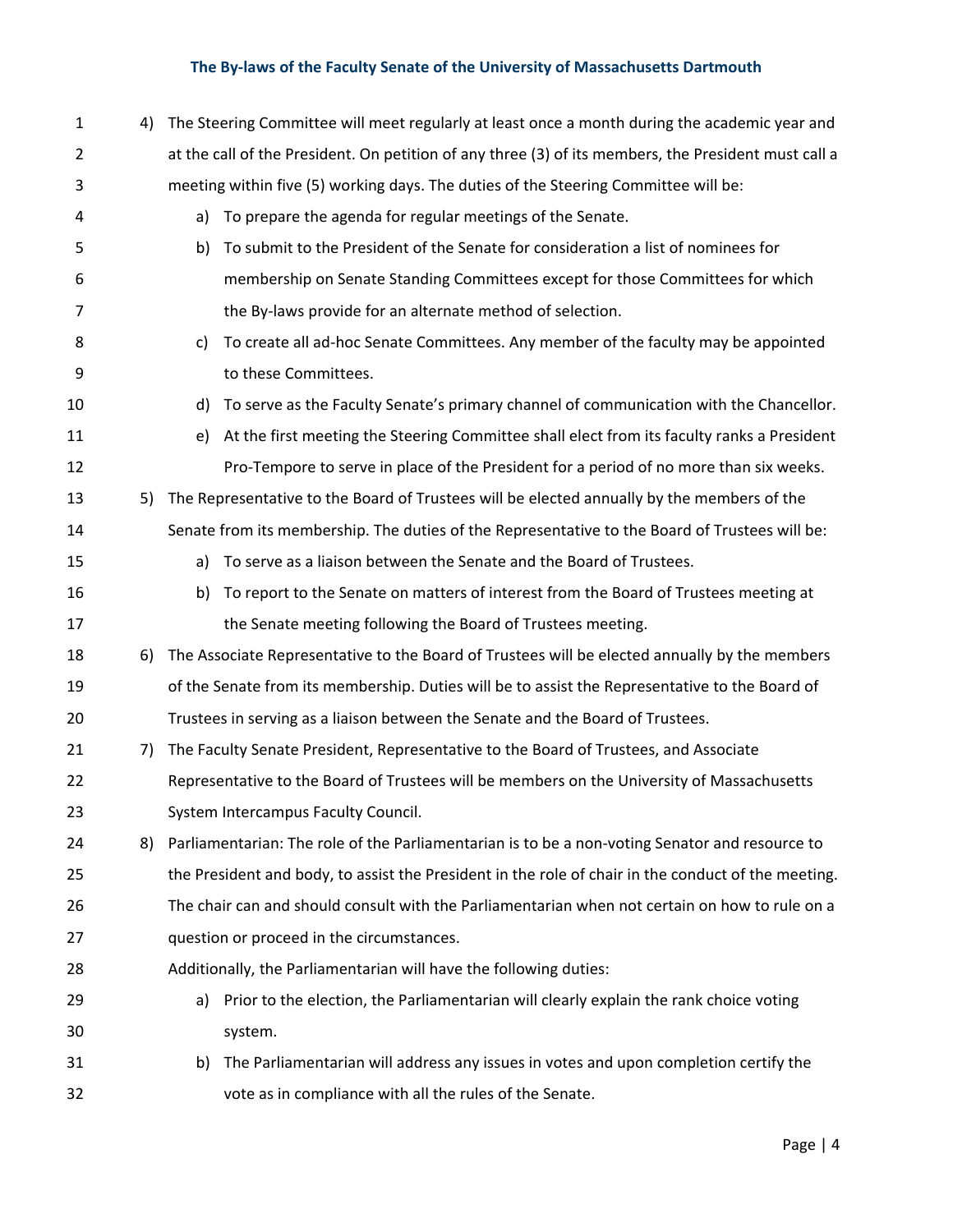| 1              | C) | As needed, advise the Senate on proper procedure and make recommendations to the              |
|----------------|----|-----------------------------------------------------------------------------------------------|
| $\overline{2}$ |    | By-Laws Committee about necessary changes to be compliant with standing rules of              |
| 3              |    | order.                                                                                        |
| 4              |    | d) Parliamentarian will assist the Senate President and body in drafting an interpretation of |
| 5.             |    | by-laws and rules of order and the planning and conduct of meetings.                          |
| 6              |    |                                                                                               |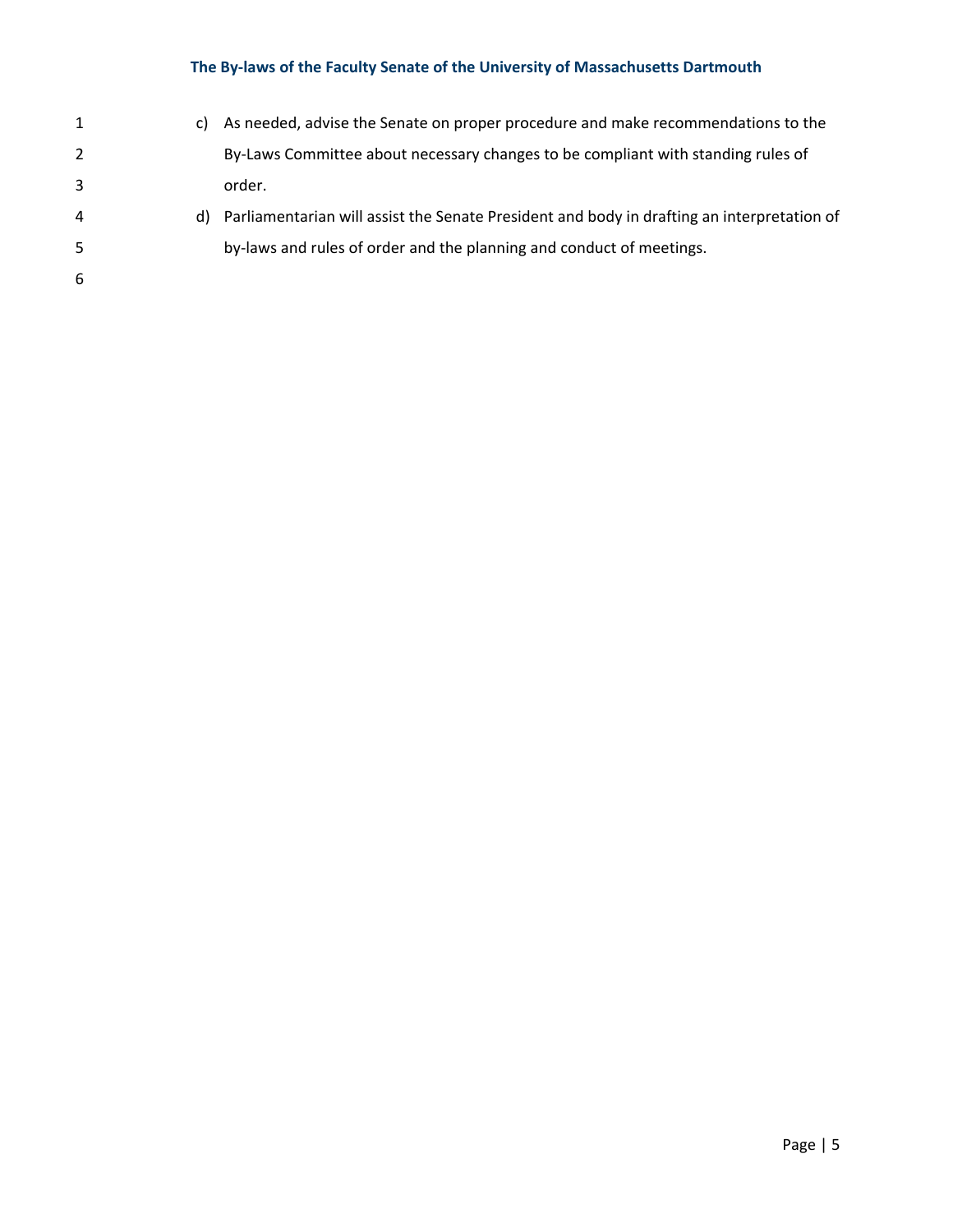#### **C. Committees**

| 2  |    |    |                                                                                          |
|----|----|----|------------------------------------------------------------------------------------------|
| 3  | 1) |    | Role and Function of Committees                                                          |
| 4  |    | a) | All Standing Committees shall take items on referral from the Senate and shall make      |
| 5  |    |    | recommendations to the Senate, in the interest of shared governance.                     |
| 6  |    | b) | The role of these committees is to provide the faculty perspective to administration and |
| 7  |    |    | others on matters directly related to the committee's charge. The charges listed below   |
| 8  |    |    | are examples; the Senate President and Steering Committee may request other items.       |
| 9  |    | c) | The Faculty Senate may establish Standing Committees beyond those specified herein       |
| 10 |    |    | and may participate with the Administration and other campus governance bodies in        |
| 11 |    |    | establishing joint committees.                                                           |
| 12 | 2) |    | <b>Committee Procedures</b>                                                              |
| 13 |    | a) | Any member of the Faculty may be appointed to these Committees. There may be             |
| 14 |    |    | student representation on University Standing Committees, and the student                |
| 15 |    |    | representatives shall be designated by the appropriate student government                |
| 16 |    |    | organization. The membership on Committees will be chosen to reflect a range and         |
| 17 |    |    | diversity of experience and representation.                                              |
| 18 |    | b) | Unless otherwise specified, the Senate President will appoint the Faculty members of     |
| 19 |    |    | each Senate ad-hoc and Standing Committee.                                               |
| 20 |    | c) | Unless defined otherwise, each Committee will contain at least one (1) Faculty member    |
| 21 |    |    | from each of the Colleges (Arts and Sciences, Engineering, Nursing, Business, and Visual |
| 22 |    |    | and Performing Arts), but no College shall have a majority of voting Faculty members.    |
| 23 |    | d) | Each Committee will establish its rules of procedure and elect its own officers.         |
| 24 |    |    | e) Each Committee will elect a Secretary whose duties will be:                           |
| 25 |    |    | i.<br>To prepare minutes of each meeting of the Committee.                               |
| 26 |    |    | To record attendance at each meeting of the Committee.<br>ii.                            |
| 27 |    |    | To forward copies of the Committee minutes, attendance and<br>iii.                       |
| 28 |    |    | recommendations to the Senate President and Secretary for action.                        |
| 29 |    |    | To perform such other duties as may be prescribed by the Committee<br>iv.                |
| 30 |    |    | procedures.                                                                              |
| 31 |    |    |                                                                                          |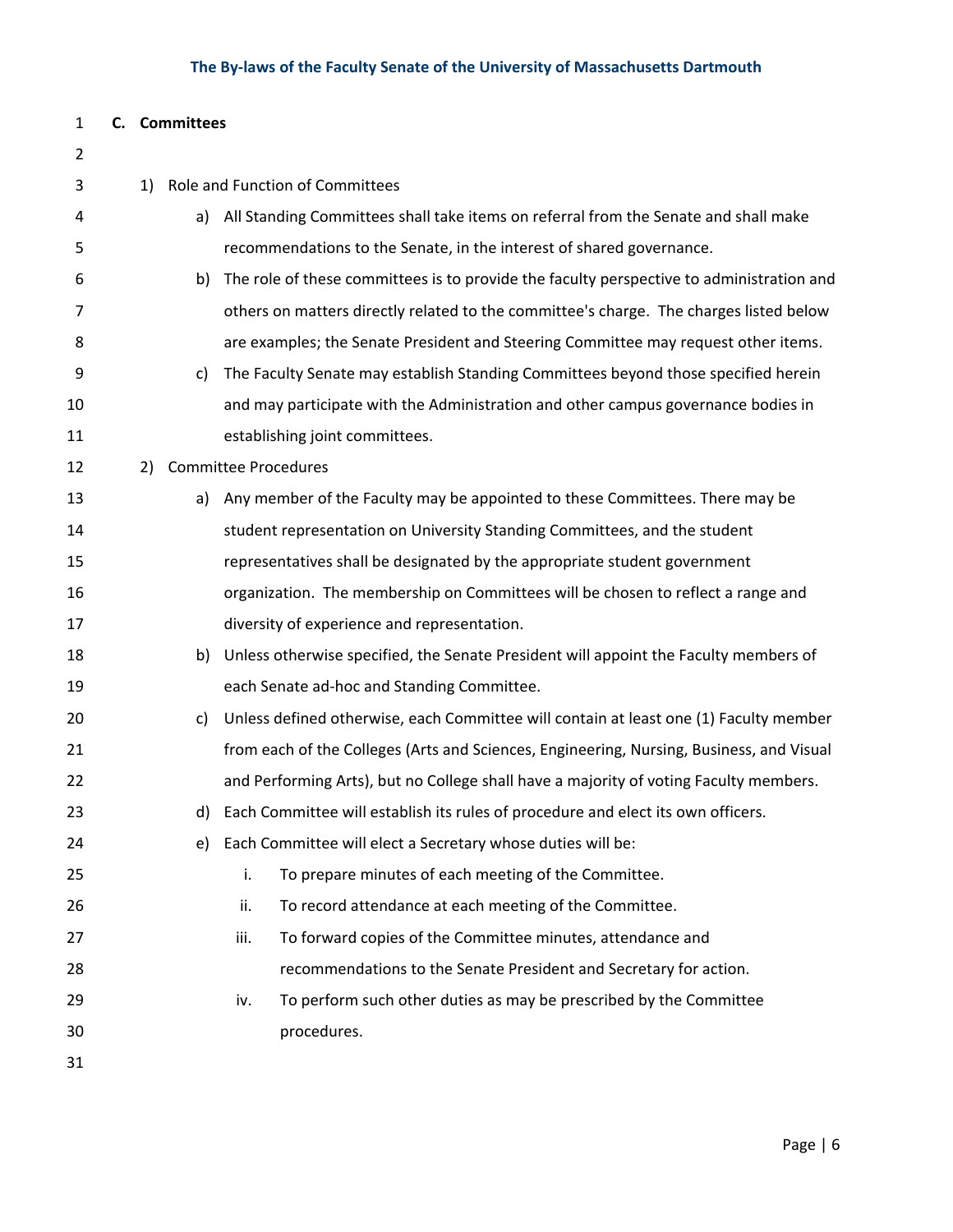| $\mathbf{1}$ |    |      | 3) The Standing Committees of the Faculty Senate                               |
|--------------|----|------|--------------------------------------------------------------------------------|
| 2            | a) |      | <b>Admissions Committee</b>                                                    |
| 3            |    | i.   | The Admissions Committee will review admissions and admissions numbers,        |
| 4            |    |      | financial aid, enrollment management, and admission standards.                 |
| 5            | b) |      | <b>By-laws Committee</b>                                                       |
| 6            |    | i.   | The By-laws Committee will conduct an annual review of the Constitution and    |
| 7            |    |      | By-laws and make recommendations as appropriate.                               |
| 8            | c) |      | <b>General Education Committee</b>                                             |
| 9            |    | i.   | No member of the University Curriculum Committee may serve on the General      |
| 10           |    |      | <b>Education Committee.</b>                                                    |
| 11           |    | ii.  | No member of a College Curriculum Committee may serve on the General           |
| 12           |    |      | <b>Education Committee.</b>                                                    |
| 13           |    | iii. | This Committee's recommendations will include the establishment,               |
| 14           |    |      | maintenance and periodic updating of lists of designated courses that satisfy  |
| 15           |    |      | each of the categories of general education requirements. Courses shall be     |
| 16           |    |      | considered by the General Education Committee only upon endorsement by         |
| 17           |    |      | Department Chairs or Program Directors. To be included on a list of courses    |
| 18           |    |      | that satisfy a General Education Requirement, a course must meet the           |
| 19           |    |      | standards approved by the Faculty Senate for the category. Lists of designated |
| 20           |    |      | courses will be recommended by the General Education Committee to the          |
| 21           |    |      | Provost and may be reviewed for continuation by the General Education          |
| 22           |    |      | Committee. Recommendations of designated lists shall be updated in response    |
| 23           |    |      | to new course proposals offered by departments or programs. The list shall be  |
| 24           |    |      | reviewed in a regular time frame.                                              |
| 25           |    | iv.  | A summary report of all course recommendations made by the General             |
| 26           |    |      | Education Committees shall be provided to the Faculty Senate President on      |
| 27           |    |      | November 15 and April 15.                                                      |
| 28           |    |      | d) Graduate Program Committee                                                  |
| 29           |    | i.   | The Graduate Program Committee will consist of six directors of graduate       |
| 30           |    |      | programs at the University, the Chairperson of the School of Law's Committee   |
| 31           |    |      | on Committees or the chairperson's designee, and two (2) graduate students     |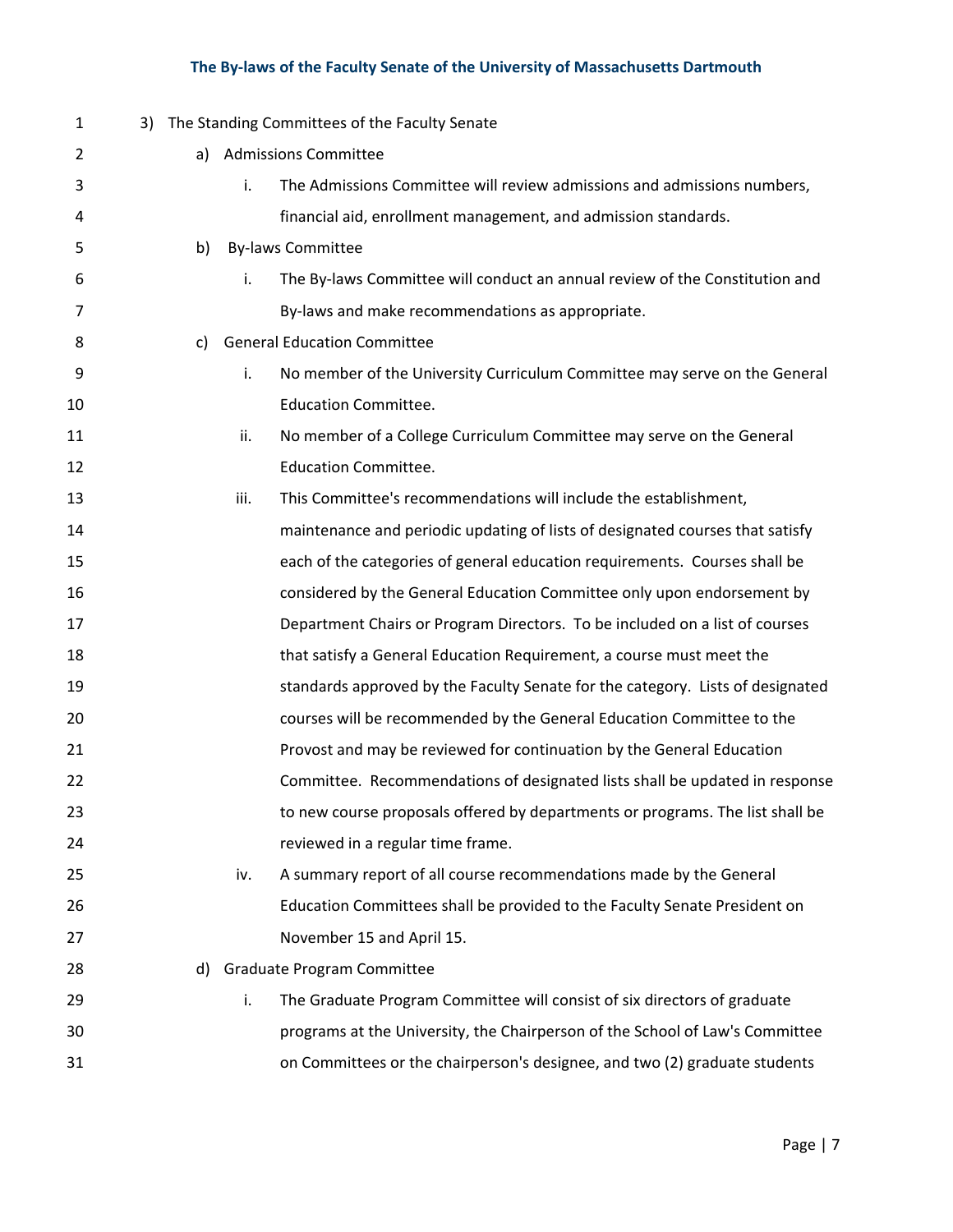| $\mathbf{1}$   |    |      | selected at large by the Committee. The Committee will elect its own             |
|----------------|----|------|----------------------------------------------------------------------------------|
| $\overline{2}$ |    |      | Chairperson, who will be a Faculty member.                                       |
| 3              |    | ii.  | This council shall review policy regarding PhD programs, standards and review,   |
| 4              |    |      | and graduate admissions and make recommendations to the Associate Provost        |
| 5              |    |      | for Graduate Studies.                                                            |
| 6              |    | iii. | This Committee will meet at least twice each semester.                           |
| 7              | e) |      | <b>Honors Committee</b>                                                          |
| 8              |    | i.   | The Honors Program shall be administered by the Honors Committee and the         |
| 9              |    |      | Director of the Honors Program. The Honors Committee will consist of one (1)     |
| 10             |    |      | member representing each of the Senate Councils that includes a Department       |
| 11             |    |      | with an undergraduate program elected by the Faculty members of the              |
| 12             |    |      | departments in the Council, and one (1) librarian elected by the librarians, the |
| 13             |    |      | Provost, one (1) professional staff person from Student Affairs and two (2)      |
| 14             |    |      | students appointed by the Director of the Honors Program.                        |
| 15             |    | ii.  | This Committee shall advise the Director in fostering development and            |
| 16             |    |      | overseeing all aspects of the University's Honors Program.                       |
| 17             |    | iii. | This Committee shall solicit applications from the Faculty membership for the    |
| 18             |    |      | position of Director of the Honors Program, review the applications and make a   |
| 19             |    |      | recommendation to the Provost. The Provost shall appoint an individual to serve  |
| 20             |    |      | as Director from the list of those recommended by the Honors Committee. The      |
| 21             |    |      | Director of the Honors Program shall serve a three (3) year renewable term and   |
| 22             |    |      | shall have a maximum teaching load equivalent to that of a Department            |
| 23             |    |      | Chairperson.                                                                     |
| 24             | f) |      | <b>Institutional Review Board</b>                                                |
| 25             |    | i.   | An Institutional Review Board is established for the purpose of protecting the   |
| 26             |    |      | rights of human subjects.                                                        |
| 27             |    | ii.  | The IRB will operate in a manner consistent with the requirements of federal     |
| 28             |    |      | law and regulations.                                                             |
| 29             |    | iii. | It will be composed of nine (9) members as follows: four (4) designated by the   |
| 30             |    |      | Faculty Senate and five (5) designated by the Chancellor. Of these five (5), one |
| 31             |    |      | must not be affiliated with the University of Massachusetts. There must always   |
| 32             |    |      | be one such member.                                                              |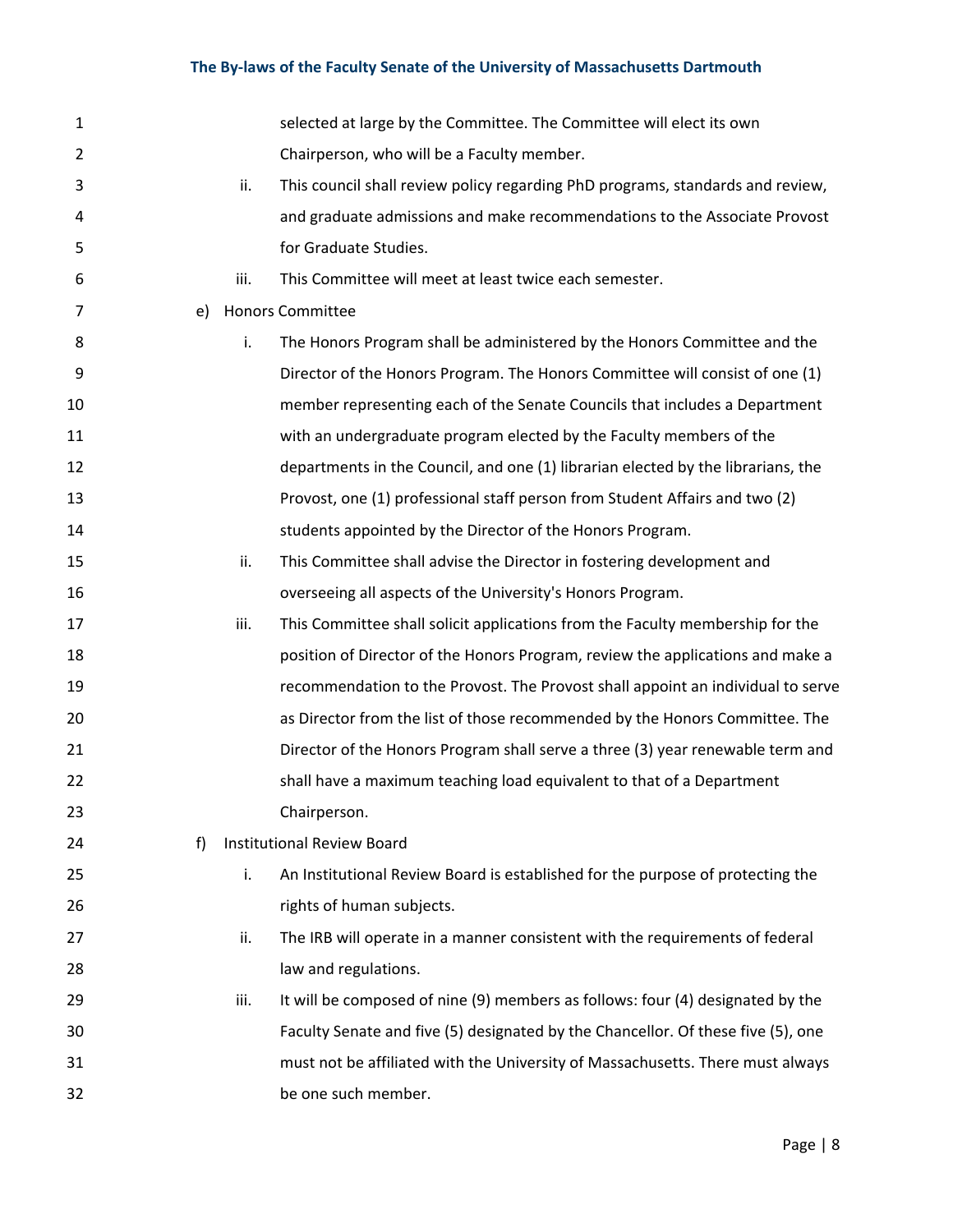| 1  |    | iv. | Each member is to have a 3-year term which may be renewable.                          |
|----|----|-----|---------------------------------------------------------------------------------------|
| 2  |    | v.  | The terms of the nine (9) members are to be staggered so that no more than            |
| 3  |    |     | three (3) terms terminate concurrently.                                               |
| 4  | g) |     | Library Committee                                                                     |
| 5  |    | i.  | The Library Committee will review library policies that impact academics,             |
| 6  |    |     | including, but not limited to, library hours, significant changes in collections, and |
| 7  |    |     | access to resources.                                                                  |
| 8  |    | ii. | The Library Committee will have at least two (2) librarians as voting members.        |
| 9  | h) |     | Policy and Process Review Committee                                                   |
| 10 |    | i.  | The Policy and Process Review Committee (PPRC) will accept and review formal          |
| 11 |    |     | proposals from Faculty to alter any administrative policy, guideline, procedure,      |
| 12 |    |     | or process.                                                                           |
| 13 |    | ii. | Formal proposals will include a description of the policy or process along with an    |
| 14 |    |     | argument and/or evidence showing why the policy or process could be                   |
| 15 |    |     | improved. The proposal will also include a description of suggested                   |
| 16 |    |     | improvements. The PPRC will then solicit input from the department/unit               |
| 17 |    |     | responsible for the policy or process to determine the rationale behind it. If,       |
| 18 |    |     | after reviewing the formal proposal and the administrative response, the PPRC         |
| 19 |    |     | determines the policy or process should be altered, it will make a formal             |
| 20 |    |     | recommendation to the Faculty Senate, which shall take up the                         |
| 21 |    |     | recommendation as an action item.                                                     |
| 22 | i) |     | <b>Research Committee</b>                                                             |
| 23 |    | i.  | The Research Committee will review policies that impact Faculty research. They        |
| 24 |    |     | shall receive and review annual reports regarding grant administration and            |
| 25 |    |     | sponsored research, and make recommendations for improving support for                |
| 26 |    |     | research on campus.                                                                   |
| 27 | j) |     | <b>Student Activities Committee</b>                                                   |
| 28 |    | i.  | The Student Activities Committee may coordinate with student groups to                |
| 29 |    |     | organize and/or co-sponsor activities that not only entertain but that bring          |
| 30 |    |     | together the campus community, further the academic goals of the institution,         |
| 31 |    |     | and encourage Faculty, staff and student participation.                               |
| 32 |    |     |                                                                                       |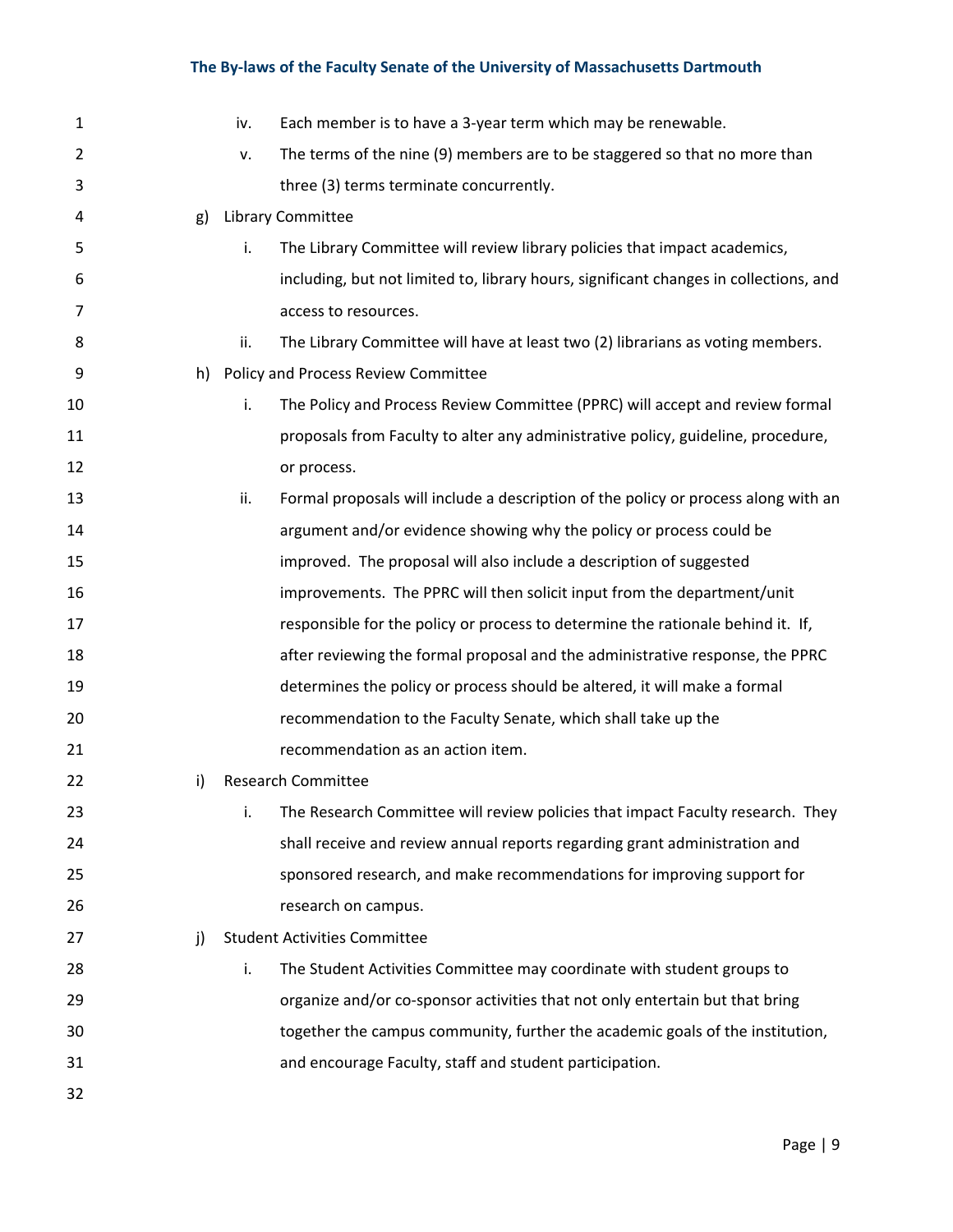| 1  | k)      |         | <b>Student-Faculty Academic Affairs Committee</b>                                  |
|----|---------|---------|------------------------------------------------------------------------------------|
| 2  |         | i.      | The Student-Faculty Academic Affairs Committee will review academic                |
| 3  |         |         | regulations and policies, including but not limited to those in the catalogue. The |
| 4  |         |         | committee will make recommendations to the Senate regarding any academic           |
| 5  |         |         | matters that need to be added or amended.                                          |
| 6  | $\vert$ |         | <b>Technology Committee</b>                                                        |
| 7  |         | i.      | The Technology Committee will review Faculty technology needs in the areas of      |
| 8  |         |         | instruction and research, and a representative of the committee will sit on the    |
| 9  |         |         | university technology committee.                                                   |
| 10 | 4)      |         | <b>Curriculum Committees</b>                                                       |
| 11 | a)      | General |                                                                                    |
| 12 |         | i.      | There will be Curriculum Committees to review and make recommendations             |
| 13 |         |         | regarding all curriculum changes involving courses or programs offered under       |
| 14 |         |         | the auspices of the University if credits earned in those courses or programs can  |
| 15 |         |         | be applied to an academic degree granted through a department or college of        |
| 16 |         |         | the University. The term "curriculum changes" refers to new courses, new           |
| 17 |         |         | programs of courses, discontinuing of existing courses and programs and            |
| 18 |         |         | substantial changes in either title or content of existing courses.                |
| 19 |         | ii.     | These Committees will include Departmental Curriculum Committees, College          |
| 20 |         |         | Curriculum Committees, a University Curriculum Committee, and a General            |
| 21 |         |         | <b>Education Committee.</b>                                                        |
| 22 |         | iii.    | In reviewing and making recommendations regarding curricular matters, each         |
| 23 |         |         | Curriculum Committee may make use of evidence describing student learning          |
| 24 |         |         | that results from student work in a course, seek information regarding the         |
| 25 |         |         | experience of students within a course or series of courses, and make use of       |
| 26 |         |         | relevant information regarding student success post-graduation.                    |
| 27 |         | iv.     | The Department, College, and University Curriculum Committees will base their      |
| 28 |         |         | review and recommendations on educational standards and the availability and       |
| 29 |         |         | qualifications of Faculty members and the budgetary resources as determined        |
| 30 |         |         | by the appropriate Dean.                                                           |
| 31 |         | v.      | When a Department, Dean, or Curriculum Committee deems that a proposed             |
| 32 |         |         | curriculum change impinges on its academic area or involves possible allocation    |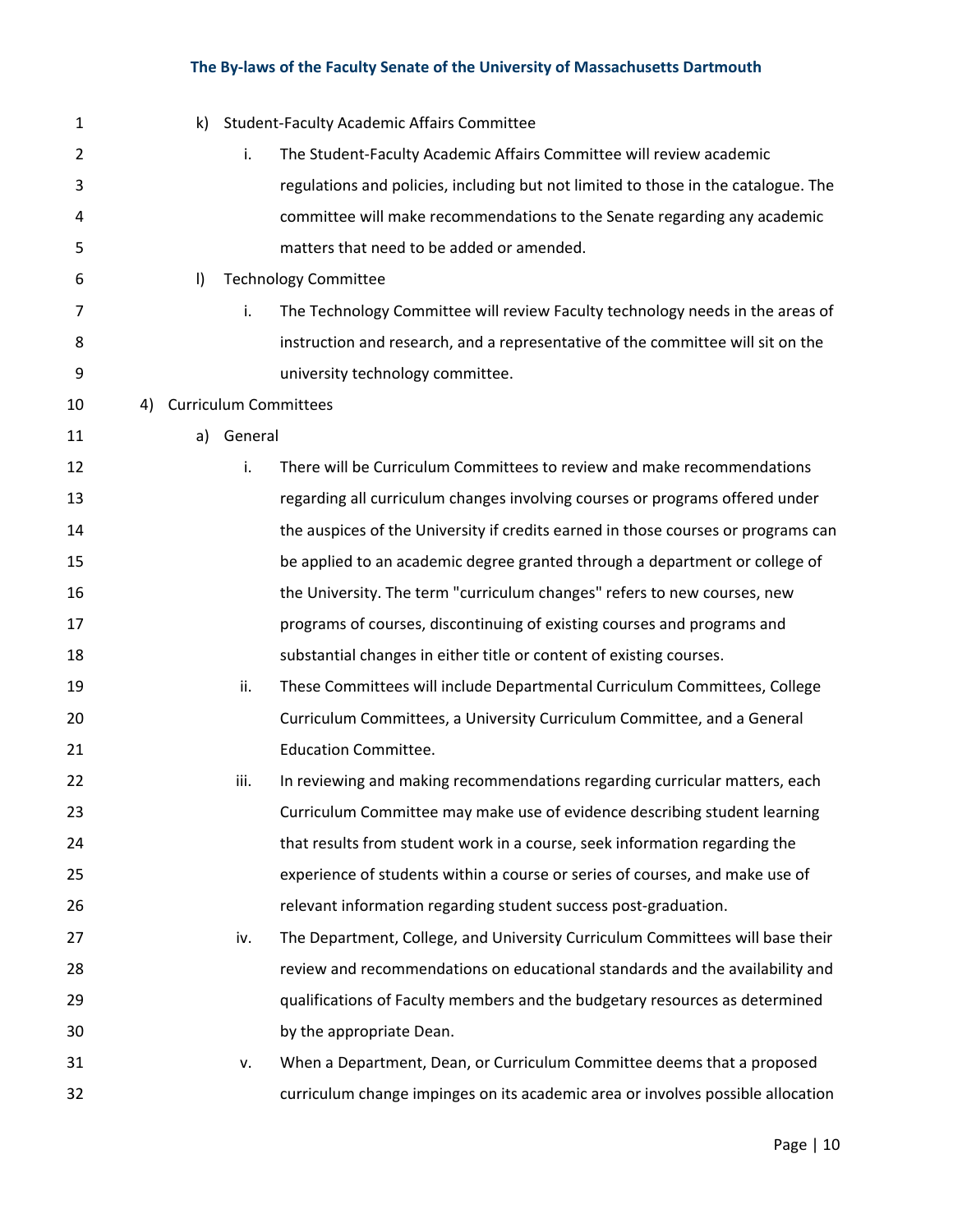| $\mathbf{1}$   |               | of resources, a conference may be requested before the appropriate Curriculum    |
|----------------|---------------|----------------------------------------------------------------------------------|
| $\overline{2}$ |               | Committee. The appropriate Committee is the College Curriculum Committee         |
| 3              |               | for conferences requested by a Department or Dean within the same college;       |
| 4              |               | and the University Curriculum Committee for conferences requested on matters     |
| 5              |               | pertaining to more than one (1) college.                                         |
| 6              | vi.           | Copies of Curriculum Committee recommendations in regard to proposed             |
| 7              |               | curriculum changes that involve either graduate level courses or programs will   |
| 8              |               | be sent by the Curriculum Committee Chairpersons within seven (7) days from      |
| 9              |               | the date of the adoption of the recommendation to the Graduate Program           |
| 10             |               | Committee for its information.                                                   |
| 11             | vii.          | A suggested credit course which does not fall within an established department   |
| 12             |               | but within the general subject area of a college must be approved by the College |
| 13             |               | Curriculum Committee. If the subject of a suggested credit course is university- |
| 14             |               | wide in scope, it must be approved by the University Curriculum Committee.       |
| 15             |               | The department(s) closest to the subject area shall be the sponsoring            |
| 16             |               | department(s) and will carry out the departmental provisions of this Article.    |
| 17             | b) Procedures |                                                                                  |
| 18             | i.            | Copies of any proposed curriculum changes being considered by any of the         |
| 19             |               | Department, College, and University Curriculum Committees will be sent to all    |
| 20             |               | Deans and Department Chairs whose academic programs require the affected         |
| 21             |               | courses, and to the Department in which the course resides. This information     |
| 22             |               | will be given at least seven (7) days in advance of the vote on the proposals.   |
| 23             | ii.           | Copies of the recommendations of the Department, College, and University         |
| 24             |               | Curriculum Committees will be sent to the Provost, the Faculty Senate President  |
| 25             |               | and Secretary, the Dean of Library Services, all Deans and Department            |
| 26             |               | Chairpersons whose curricula require the affected courses, and the Department    |
| 27             |               | in which the course resides within seven (7) days from the date of their         |
| 28             |               | adoption. The Provost's Office shall maintain an indexed and searchable website  |
| 29             |               | summarizing curriculum changes and recommendations. The Faculty will be          |
| 30             |               | notified of updates to this website on a regular basis.                          |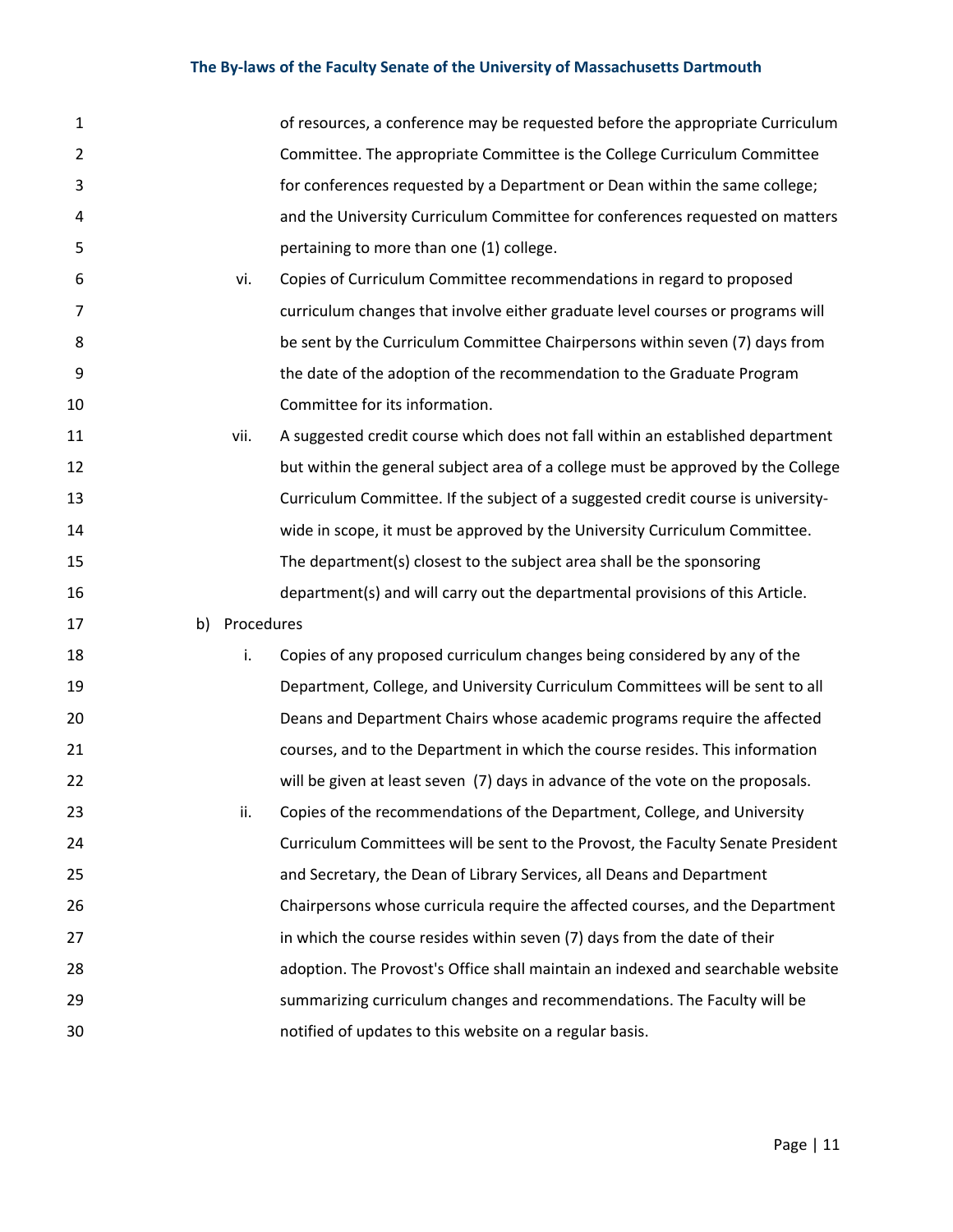| 1              |    | iii. | All new course and course change requests received by the Provost's Office will    |
|----------------|----|------|------------------------------------------------------------------------------------|
| $\overline{2}$ |    |      | be presented for review for a period of no less than six (6) weeks before          |
| 3              |    |      | approval is granted.                                                               |
| 4              |    | iv.  | Where significant overlap or duplication of course offerings from different        |
| 5              |    |      | departments is identified, the Provost's Office will refer the matter to the       |
| 6              |    |      | Senate. The Senate will request that the appropriate College Curriculum            |
| 7              |    |      | Committee (when the two departments are in the same College) or the                |
| 8              |    |      | University Curriculum Committee (when the two departments are in different         |
| 9              |    |      | Colleges) serve as a Hearing Committee. The recommendation of the                  |
| 10             |    |      | Committee on a resolution of whether the proposed new course significantly         |
| 11             |    |      | duplicates an existing course will be sent to the Provost within thirty (30) days. |
| 12             | c) |      | Departmental Curriculum Committees                                                 |
| 13             |    | i.   | Each department will establish a Departmental Curriculum Committee of a size       |
| 14             |    |      | to be determined by vote in each department. Departments with multiple             |
| 15             |    |      | programs, program options or graduate programs may establish such a                |
| 16             |    |      | Committee for each option. Each department shall establish policies that           |
| 17             |    |      | govern its Curriculum Committees. The Committee will elect its own                 |
| 18             |    |      | Chairperson, who will be a Faculty member.                                         |
| 19             |    | ii.  | This Committee will receive input from students on curriculum matters. Student     |
| 20             |    |      | input may include student membership, student surveys or focus groups, or          |
| 21             |    |      | other methods defined by the department policies.                                  |
| 22             |    | iii. | This Committee will make recommendations to the department for curriculum          |
| 23             |    |      | changes within the department, and upon departmental approval, submit them         |
| 24             |    |      | to the Dean of the College or School.                                              |
| 25             |    | iv.  | Where a College does not have independent and separate departments, there          |
| 26             |    |      | will be a single College Curriculum Committee. This Committee will make            |
| 27             |    |      | recommendations to the full Faculty membership for curriculum changes within       |
| 28             |    |      | the college, and upon college approval, submit them to the Dean of the College.    |
| 29             |    | v.   | When the proposed curriculum changes involve another department or college,        |
| 30             |    |      | the Dean will forward the proposals to either the College or University            |
| 31             |    |      | Curriculum Committee, as appropriate, for its recommendation.                      |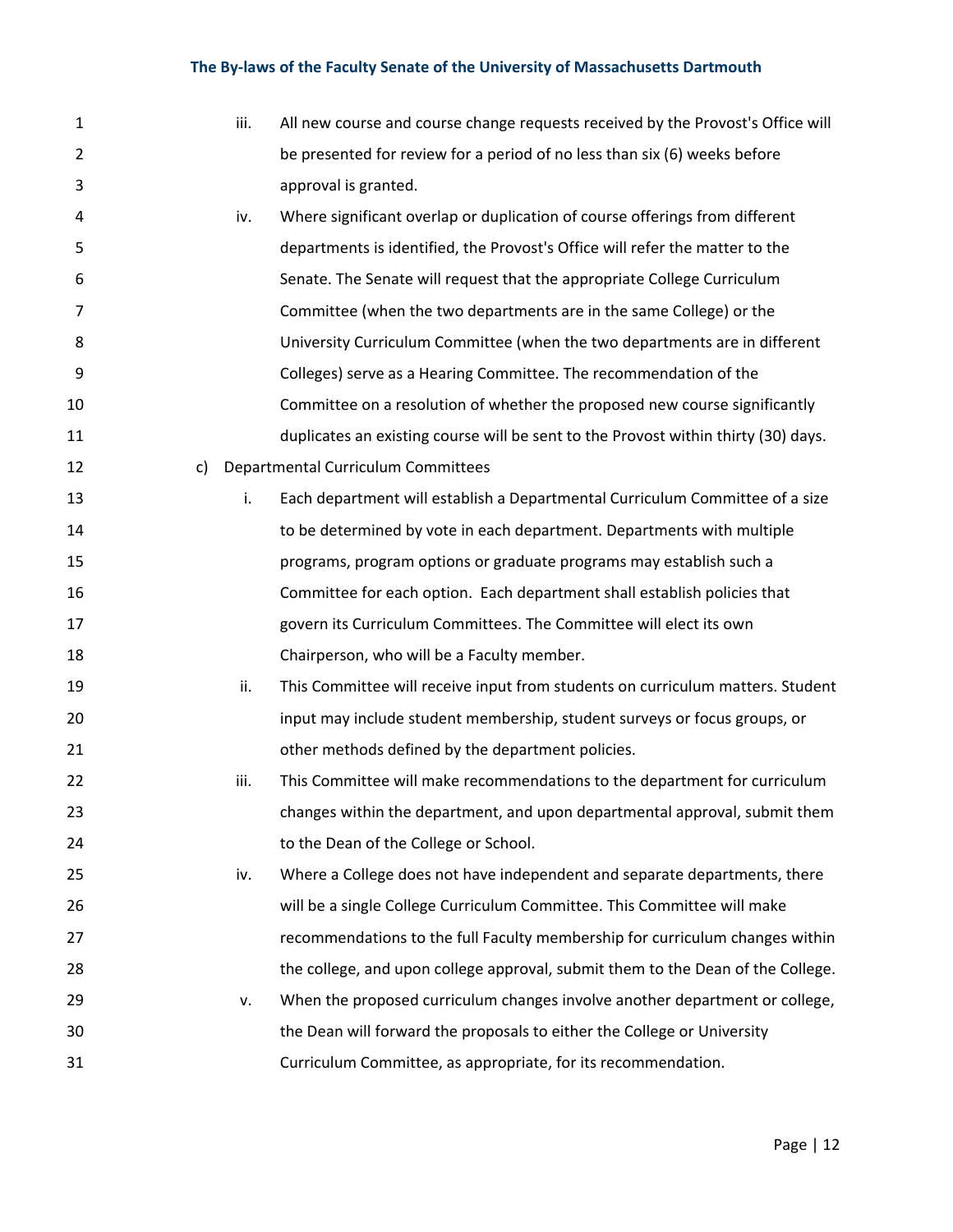| 1  |    | vi.  | This Committee will report to the Senate President at least once during each       |
|----|----|------|------------------------------------------------------------------------------------|
| 2  |    |      | academic year on any and all actions taken.                                        |
| 3  | d) |      | <b>College Curriculum Committees</b>                                               |
| 4  |    | i.   | Each college will establish a College Curriculum Committee. This Committee will    |
| 5  |    |      | consist of at least one (1) Faculty member elected from each department in the     |
| 6  |    |      | college. The Committee will elect its own Chairperson, who will be a Faculty       |
| 7  |    |      | member.                                                                            |
| 8  |    | ii.  | Where possible this Committee will have a student majoring in each                 |
| 9  |    |      | department in the College serving as non-voting members, except where              |
| 10 |    |      | required by external accreditation agencies, in which case the student members     |
| 11 |    |      | will be voting members.                                                            |
| 12 |    | iii. | In the School of Law there will be a single Curriculum Committee. This             |
| 13 |    |      | Committee will be composed of three (3) full-time Faculty members                  |
| 14 |    |      | recommended by the Committee on Committees and confirmed by a vote of              |
| 15 |    |      | the voting Faculty members of the School of Law; and two (2) law student           |
| 16 |    |      | members, one each from the day and night/weekend divisions selected by the         |
| 17 |    |      | Student Bar Association.                                                           |
| 18 |    | iv.  | This Committee will recommend the requirements for earned degrees granted          |
| 19 |    |      | within the college including minimum requirements for majors, minors and           |
| 20 |    |      | special options in a field. Such recommendations will be forwarded to the Dean     |
| 21 |    |      | of the College for action then to the Provost, then to the Chancellor.             |
| 22 |    | v.   | This Committee will periodically review and make recommendations regarding         |
| 23 |    |      | college-wide curricular requirements.                                              |
| 24 |    | vi.  | This Committee will make its recommendations to the Dean of the College on all     |
| 25 |    |      | proposed curriculum changes that involve two (2) or more departments within        |
| 26 |    |      | the college. The College Curriculum Committee will be the Hearing Committee        |
| 27 |    |      | when there is a disagreement between two departments, one of which requires        |
| 28 |    |      | a course for its majors in another department and the other of which provides      |
| 29 |    |      | that course. The recommendation of the Committee on a resolution of the            |
| 30 |    |      | disagreement will be sent to the Dean of the College for action within thirty (30) |
| 31 |    |      | days. A copy of the recommendation will be sent to the Provost.                    |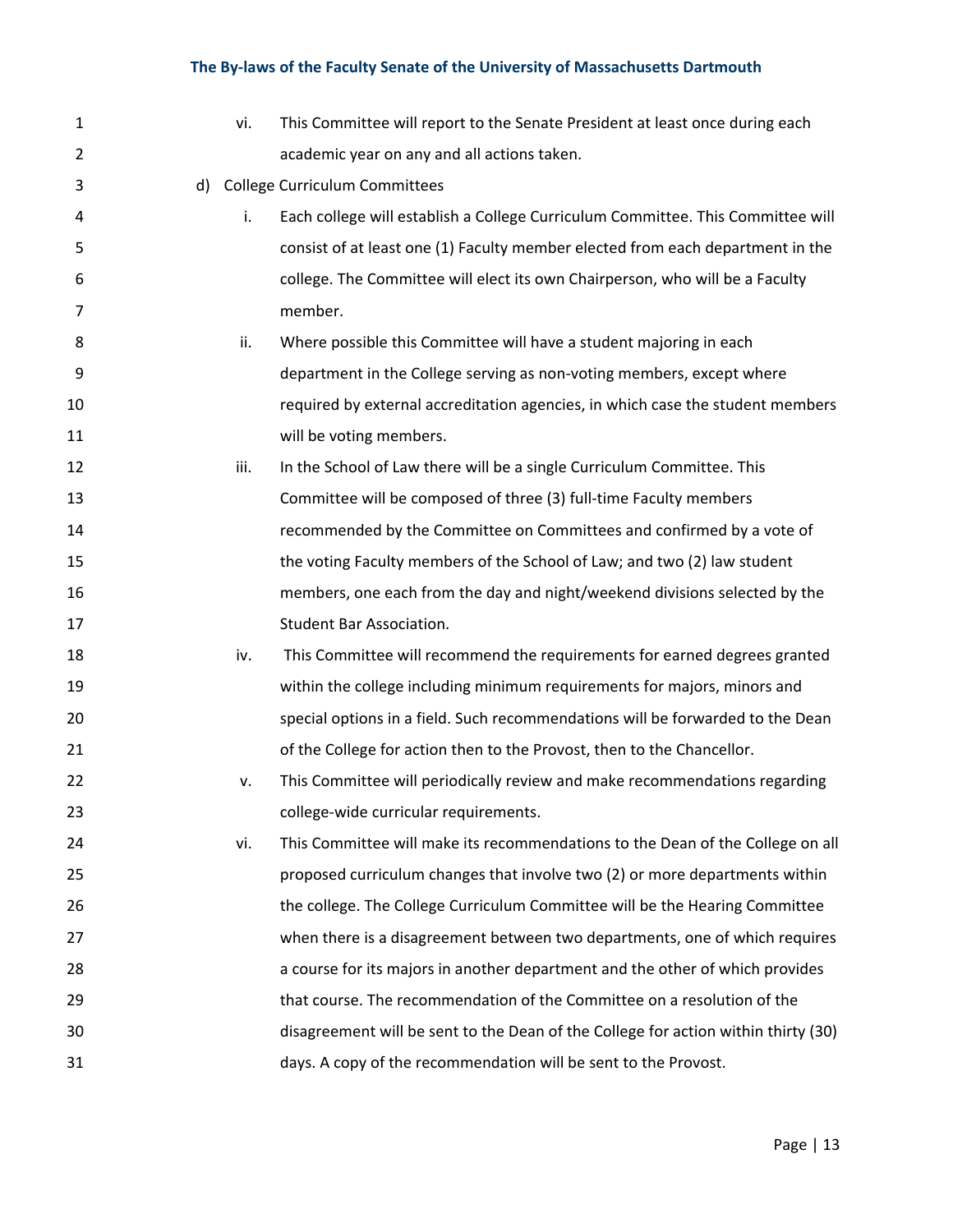| 1              |    | vii.  | This Committee will serve as an Appeals Committee if the recommendations of       |
|----------------|----|-------|-----------------------------------------------------------------------------------|
| $\overline{2}$ |    |       | the Dean of the College and a Departmental Curriculum Committee should            |
| 3              |    |       | differ. The recommendation of the Committee on a resolution of the                |
| 4              |    |       | disagreement will be sent to the Provost for action within thirty (30) days.      |
| 5              |    | viii. | All motions on curriculum will be passed at one (1) meeting by a vote of the      |
| 6              |    |       | majority of the actual membership of the Committee, or by a simple majority of    |
| 7              |    |       | those attending the meeting at two (2) consecutive meetings for which             |
| 8              |    |       | adequate notice is given for the meeting and of the agenda.                       |
| 9              |    | ix.   | This Committee will report to the Senate President at least once during each      |
| 10             |    |       | academic year on any and all actions taken.                                       |
| 11             | e) |       | <b>University Curriculum Committee</b>                                            |
| 12             |    | i.    | This Committee will consist of two (2) Faculty members elected from the           |
| 13             |    |       | departments within each of the Senate Councils, one (1) librarian elected by the  |
| 14             |    |       | Librarians Senate Council and one (1) student elected from a department within    |
| 15             |    |       | each Senate Council serving as non-voting members except where required by        |
| 16             |    |       | external accreditation agencies, in which case the student members will be        |
| 17             |    |       | voting members.                                                                   |
| 18             |    | ii.   | The term of service will be two (2) years with the terms staggered for the two    |
| 19             |    |       | (2) Faculty members elected by the same Senate Council.                           |
| 20             |    | iii.  | This Committee will consider and make recommendations to the Provost for          |
| 21             |    |       | action on all undergraduate degree programs or certificates being proposed by     |
| 22             |    |       | any of the Colleges.                                                              |
| 23             |    | IV.   | This Committee will consider and make recommendations to the Provost for          |
| 24             |    |       | action on all proposals for the establishment or discontinuance of graduate       |
| 25             |    |       | programs or graduate certificates at the University.                              |
| 26             |    | v.    | This Committee will make recommendations to the Provost for action on all new     |
| 27             |    |       | courses or programs which involve the Faculty from two (2) or more Colleges, or   |
| 28             |    |       | courses required for students outside the college in which the course is being    |
| 29             |    |       | offered. The Committee will also make recommendations on new programs,            |
| 30             |    |       | certificates or courses falling outside one of the established Colleges, or where |
| 31             |    |       | the location of the new course, certificate or program is itself a matter of      |
| 32             |    |       | debate.                                                                           |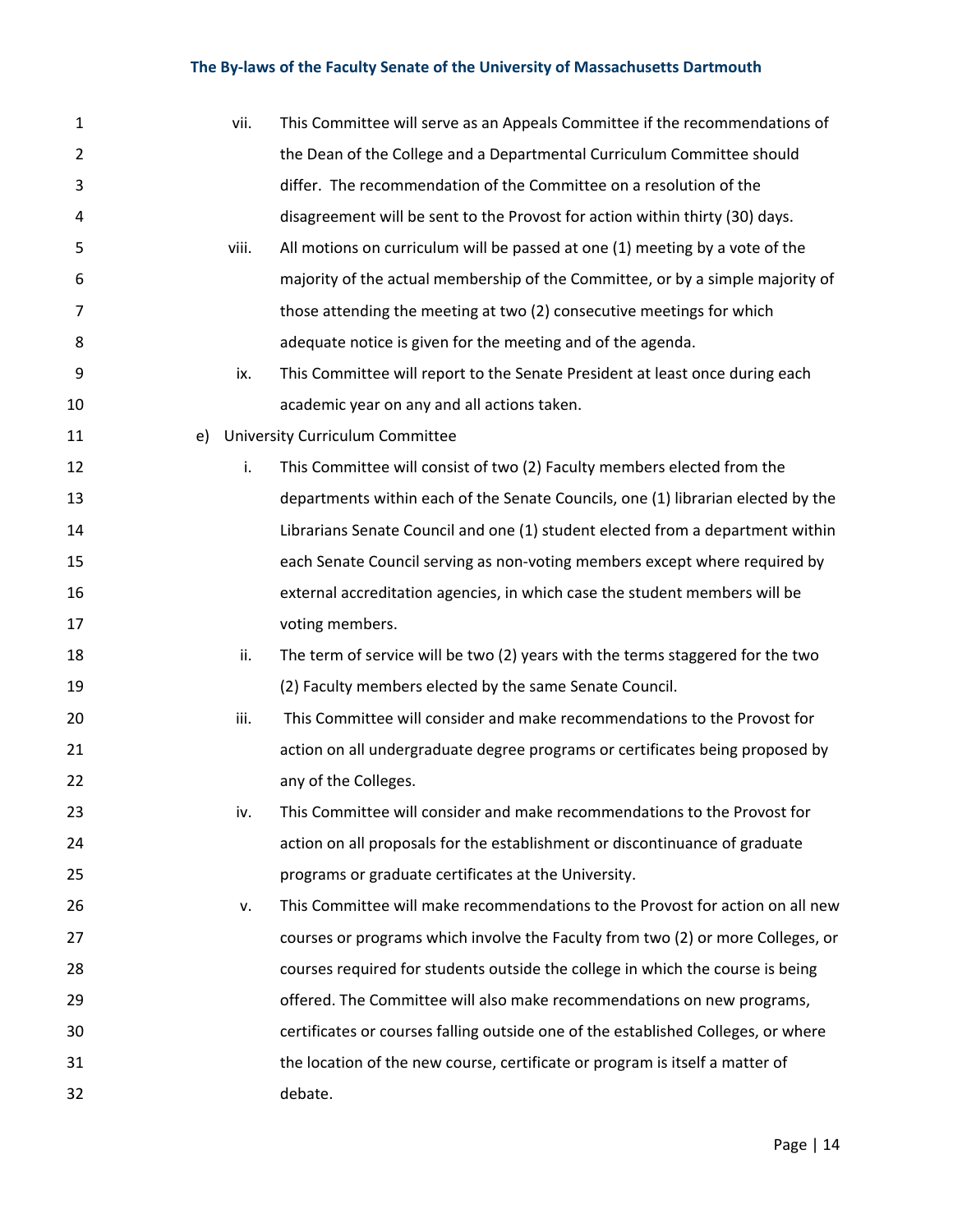| $\mathbf 1$    |    |                   | vi.   | This Committee will be the Hearing Committee when there is disagreement             |
|----------------|----|-------------------|-------|-------------------------------------------------------------------------------------|
| $\overline{2}$ |    |                   |       | between departments of two (2) Colleges, one (1) of which requires a course for     |
| 3              |    |                   |       | its majors in another department and the other which provides that course. The      |
| 4              |    |                   |       | recommendation of the Committee on a resolution of the disagreement will be         |
| 5              |    |                   |       | sent to the Provost for action within thirty (30) days. A copy of the               |
| 6              |    |                   |       | recommendation will be sent to the Chancellor. The recommendation will take         |
| 7              |    |                   |       | effect upon approval by the Chancellor.                                             |
| 8              |    |                   | vii.  | This Committee will serve as an Appeals Committee if the recommendations of         |
| 9              |    |                   |       | the Dean of the College and the College Curriculum Committee should differ.         |
| 10             |    |                   |       | The recommendation of the Committee on a resolution of the disagreement will        |
| 11             |    |                   |       | be sent to the Provost for action within thirty (30) days. A copy of the            |
| 12             |    |                   |       | recommendation will be sent to the Chancellor. The recommendation will take         |
| 13             |    |                   |       | effect upon approval by the Chancellor.                                             |
| 14             |    |                   | viii. | This Committee will report to the Senate President at least once during each        |
| 15             |    |                   |       | academic year on any and all actions taken.                                         |
| 16             |    |                   | ix.   | This Committee will consist of two (2) Faculty members elected from the             |
| 17             |    |                   |       | departments within each of the Senate Councils that includes a Department           |
| 18             |    |                   |       | with an undergraduate program, elected by the members of that Senate                |
| 19             |    |                   |       | Council.                                                                            |
| 20             | 5) | Ad Hoc Committees |       |                                                                                     |
| 21             |    | a)                |       | The Faculty Senate may establish Standing Committees beyond those specified in this |
| 22             |    |                   |       | Constitution, may participate with the Administration and other campus governance   |
| 23             |    |                   |       | bodies in establishing joint Committees, and may establish ad-hoc Committees.       |
| 24             |    | b)                |       | Motions establishing ad-hoc or Standing Committees will include:                    |
| 25             |    |                   | i.    | The name of the Committee and its charge.                                           |
| 26             |    |                   | ii.   | The size and composition of the Committee.                                          |
| 27             |    |                   | iii.  | Whether members of the Committee shall be appointed or elected, and by what         |
| 28             |    |                   |       | methods.                                                                            |
| 29             |    |                   | iv.   | The date by which the Committee shall present a progress or final report to the     |
| 30             |    |                   |       | Senate.                                                                             |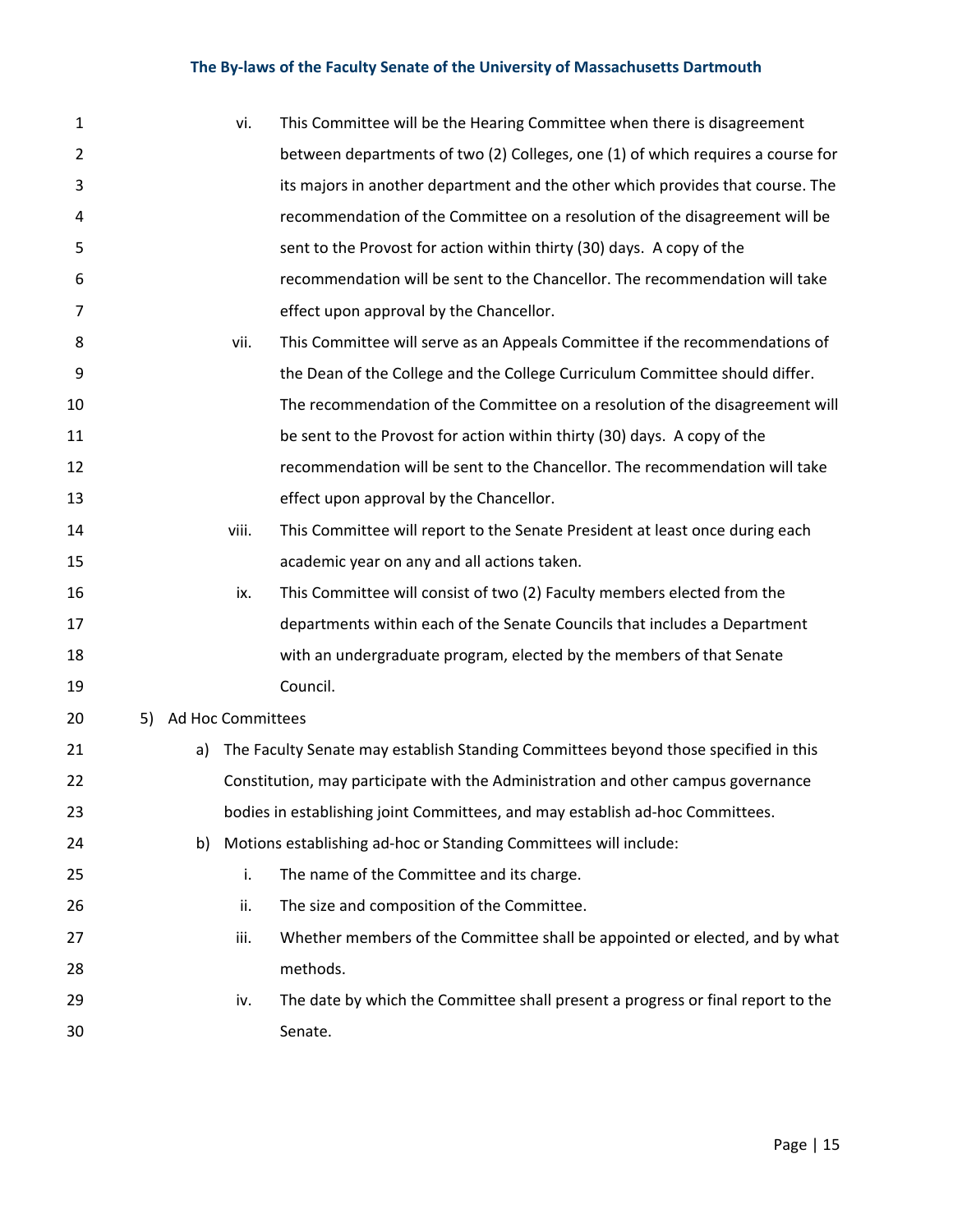# **D. Meetings** 1) The Senate will meet regularly once each month during the academic year. 2) Special meetings may be requested through the President of the Faculty Senate. The President must call a special meeting not more than fourteen (14) days after written petition to the President of the Senate by a majority of the members of the Steering Committee or ten (10) percent of the faculty membership. Members of the Senate will receive at least five (5) days' notice of a special meeting. Special meetings held in an emergency with less than five (5) days' notice may transact business only on a vote receiving an absolute majority of the Faculty Senate. 3) A quorum for the transaction of any business will be the presence of half of the sitting members. 4) Any member of the faculty will have the right to attend meetings of the Senate (but without the right to vote or make motions) and to address the Senate on a matter of interest at the appropriate time at any duly constituted meeting when recognized by the presiding officer. 5) The Senate may invite whomever it desires to attend meetings and address the assembly. 6) The meetings of the Senate will be open to the public. 7) Executive Session: Any member can make a motion to move a portion of a regularly scheduled meeting of the Faculty Senate into Executive Session, which would provide an opportunity for the elected membership to meet privately to address sensitive or confidential issues and to 19 foster robust discourse, strengthen trust and communication. Non-members will be asked to leave the meeting during Executive Session.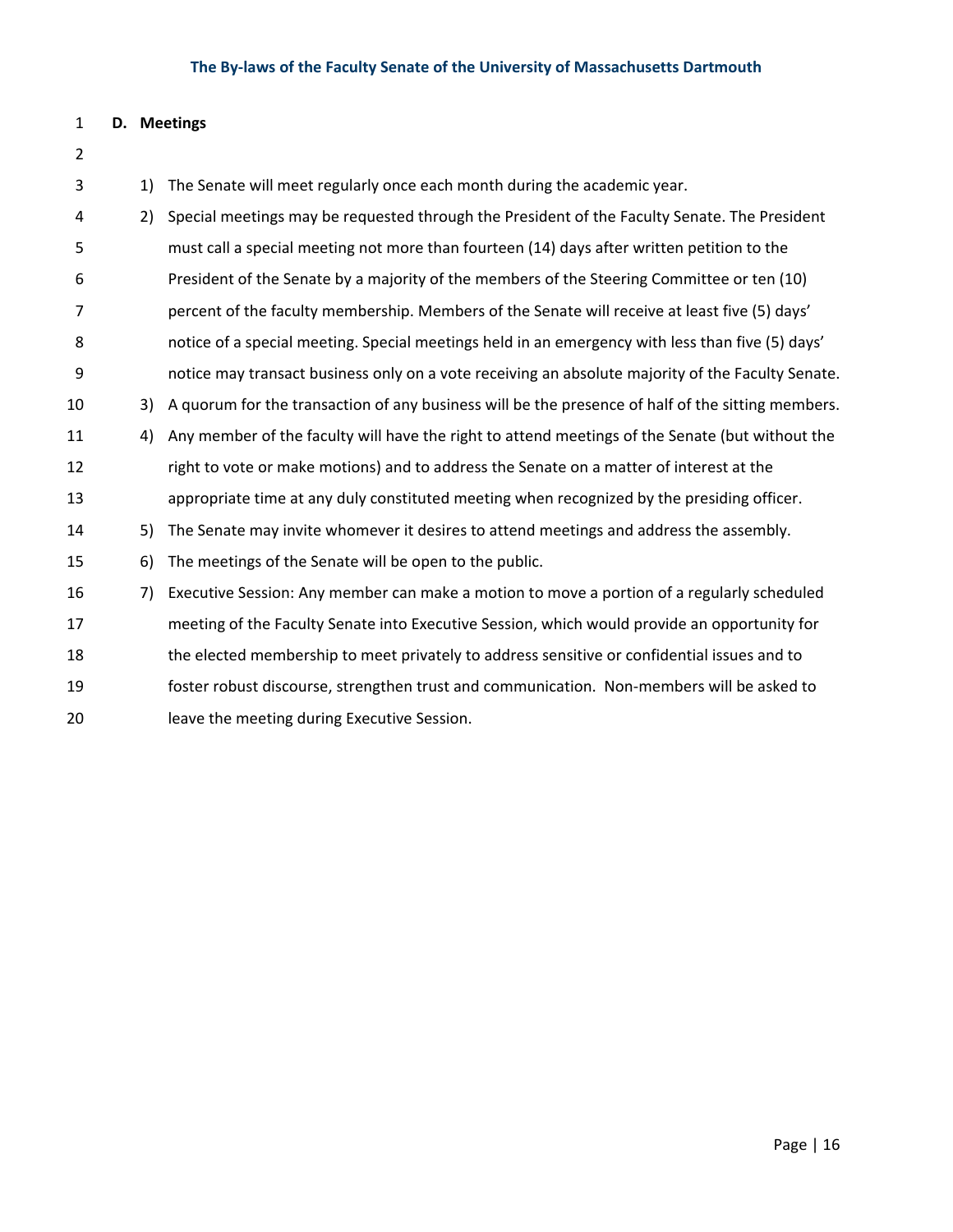| $\mathbf{1}$   |    |    | <b>E.</b> Election Procedures |                                               |                                                                                        |                                                                                             |
|----------------|----|----|-------------------------------|-----------------------------------------------|----------------------------------------------------------------------------------------|---------------------------------------------------------------------------------------------|
| $\overline{2}$ |    |    |                               |                                               |                                                                                        |                                                                                             |
| 3              | 1) |    | Senate Cohorts                |                                               |                                                                                        |                                                                                             |
| 4              |    | a) |                               |                                               | Designated seats will be allocated across three cohorts, with the at-large seats also  |                                                                                             |
| 5              |    |    |                               | divided up, as follows:                       |                                                                                        |                                                                                             |
| 6              |    |    | Cohort 1                      |                                               | Cohort 2                                                                               | Cohort 3                                                                                    |
| 7              |    |    | <b>Business</b>               |                                               | <b>Business</b>                                                                        | Education                                                                                   |
| 8              |    |    | Engineering                   |                                               | Engineering                                                                            | Engineering                                                                                 |
| 9              |    |    | Humanities                    |                                               | Humanities                                                                             | Humanities                                                                                  |
| 10             |    |    | <b>Nursing</b>                |                                               | Library                                                                                | Law                                                                                         |
| 11             |    |    |                               | <b>Natural Science</b>                        | <b>Nursing</b>                                                                         | <b>Natural Science</b>                                                                      |
| 12             |    |    | <b>SMAST</b>                  |                                               | <b>Natural Science</b>                                                                 | Social Science                                                                              |
| 13             |    |    |                               | Social Science                                | Social Science                                                                         | <b>Professional Technicians</b>                                                             |
| 14             |    |    |                               |                                               | Visual and Performing Arts Visual and Performing Arts                                  | Visual and Performing Arts                                                                  |
| 15             |    |    | 9 At-large                    |                                               | 9 At-large                                                                             | 9 At-large                                                                                  |
| 16             |    |    |                               |                                               |                                                                                        | b) Cohort 3 will stand for election in Spring 2018, followed by Cohort 1 in Spring 2019 and |
| 17             |    |    |                               |                                               | Cohort 2 in spring 2020. Each year, one cohort will stand for election, such that each |                                                                                             |
| 18             |    |    |                               | cohort stands for election every three years. |                                                                                        |                                                                                             |
| 19             | 2) |    | <b>Election of Senators</b>   |                                               |                                                                                        |                                                                                             |
| 20             |    | a) |                               |                                               |                                                                                        | Election will take place in two phases. The first is the election of designated seats. The  |
| 21             |    |    |                               | second is the election of at-large seats.     |                                                                                        |                                                                                             |
| 22             |    | b) |                               | <b>Designated Seats</b>                       |                                                                                        |                                                                                             |
| 23             |    |    |                               |                                               | i. A call for nominations or self-nominations will go out to faculty within each       |                                                                                             |
| 24             |    |    |                               |                                               |                                                                                        | Senate Council electing a seat. This will be conducted online, with faculty able            |
| 25             |    |    |                               |                                               | to choose from a list of Senate Council faculty members.                               |                                                                                             |
| 26             |    |    | ii.                           |                                               |                                                                                        | After confirming each nominee's candidacy, elections will take place online with            |
| 27             |    |    |                               |                                               | the faculty members of each Senate Council casting one vote for a candidate            |                                                                                             |
| 28             |    |    |                               |                                               | running for the designated seat. The candidate with the highest plurality of           |                                                                                             |
| 29             |    |    |                               | votes wins the seat.                          |                                                                                        |                                                                                             |
| 30             |    | C) |                               | At-Large Seats                                |                                                                                        |                                                                                             |
| 31             |    |    | i.                            |                                               | After the winners of the designated seats have been determined and                     |                                                                                             |
| 32             |    |    |                               |                                               |                                                                                        | announced, a call for nominations or self-nominations will go out to all faculty.           |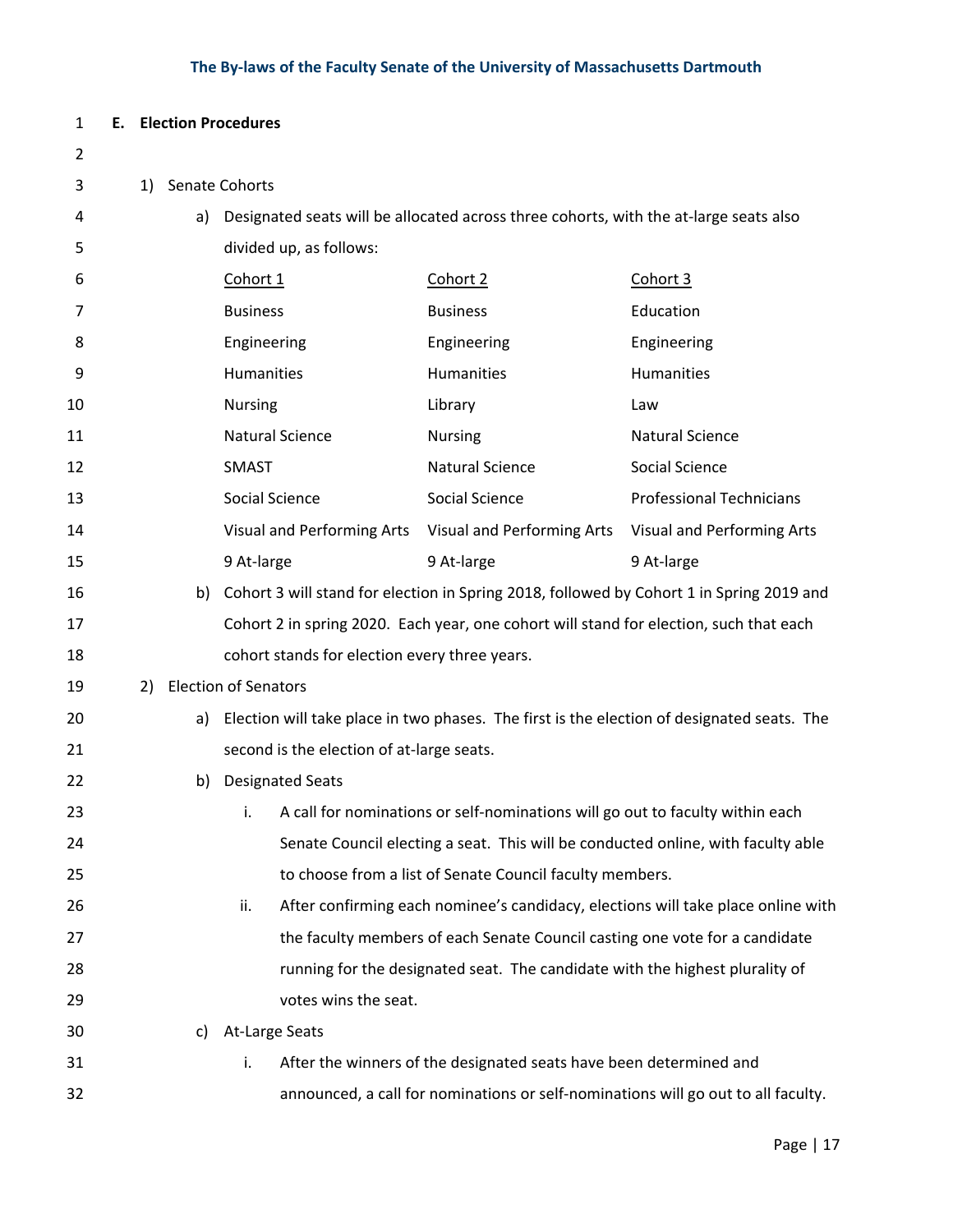| $\mathbf{1}$ |    |    |     | Those who ran for designated seats and lost are eligible to run for an at-large            |
|--------------|----|----|-----|--------------------------------------------------------------------------------------------|
| 2            |    |    |     | seat. Nominations will take place online.                                                  |
| 3            |    |    | ii. | After confirming each nominee's candidacy, elections will take place online with           |
| 4            |    |    |     | each faculty member casting as many votes as there are at-large seats, which in            |
| 5            |    |    |     | normal circumstances will be nine. The candidates with the nine highest                    |
| 6            |    |    |     | plurality of votes will win the seats.                                                     |
| 7            |    | d) |     | In the case of a tie, the seat will be determined by random draw.                          |
| 8            | 3) |    |     | <b>Election of Senate Officers</b>                                                         |
| 9            |    | a) |     | After all designated and at-large seats have been filled, a call will go out to the Senate |
| 10           |    |    |     | membership for nominations and self-nominations for Senate officers: Senate President,     |
| 11           |    |    |     | Secretary, and Steering Committee Members.                                                 |
| 12           |    | b) |     | After confirming each nominee's candidacy, ballots will be prepared in advance of the      |
| 13           |    |    |     | final Senate meeting of the academic year.                                                 |
| 14           |    | C) |     | At the final Senate meeting of the academic year, the newly elected Senators take their    |
| 15           |    |    |     | seats and begin serving their terms.                                                       |
| 16           |    | d) |     | Ballots will be distributed at the outset of the meeting to individual Senators who must   |
| 17           |    |    |     | sign in to receive a ballot.                                                               |
| 18           |    | e) |     | At this meeting, candidates for Senate offices will have an opportunity, if they choose,   |
| 19           |    |    |     | to address the Senate.                                                                     |
| 20           |    | f) |     | Senators will cast ballots for contested officer elections by ranking all candidates in    |
| 21           |    |    |     | order of preference.                                                                       |
| 22           |    | g) |     | Winners will be selected through a process of instant run-off voting:                      |
| 23           |    |    | i.  | Each voter's first preference will be counted and a tally calculated. If a                 |
| 24           |    |    |     | candidate receives a majority of all votes cast, that candidate will be determined         |
| 25           |    |    |     | the winner.                                                                                |
| 26           |    |    | ii. | If no candidate receives a majority, a run-off round of tallying is held. In this          |
| 27           |    |    |     | round, the candidate receiving the fewest votes in the initial tally is eliminated         |
| 28           |    |    |     | from all ballots. In those cases where the eliminated candidate was a voter's              |
| 29           |    |    |     | first preference, the voter's second preference would "move up" and be                     |
| 30           |    |    |     | considered their first preference.                                                         |